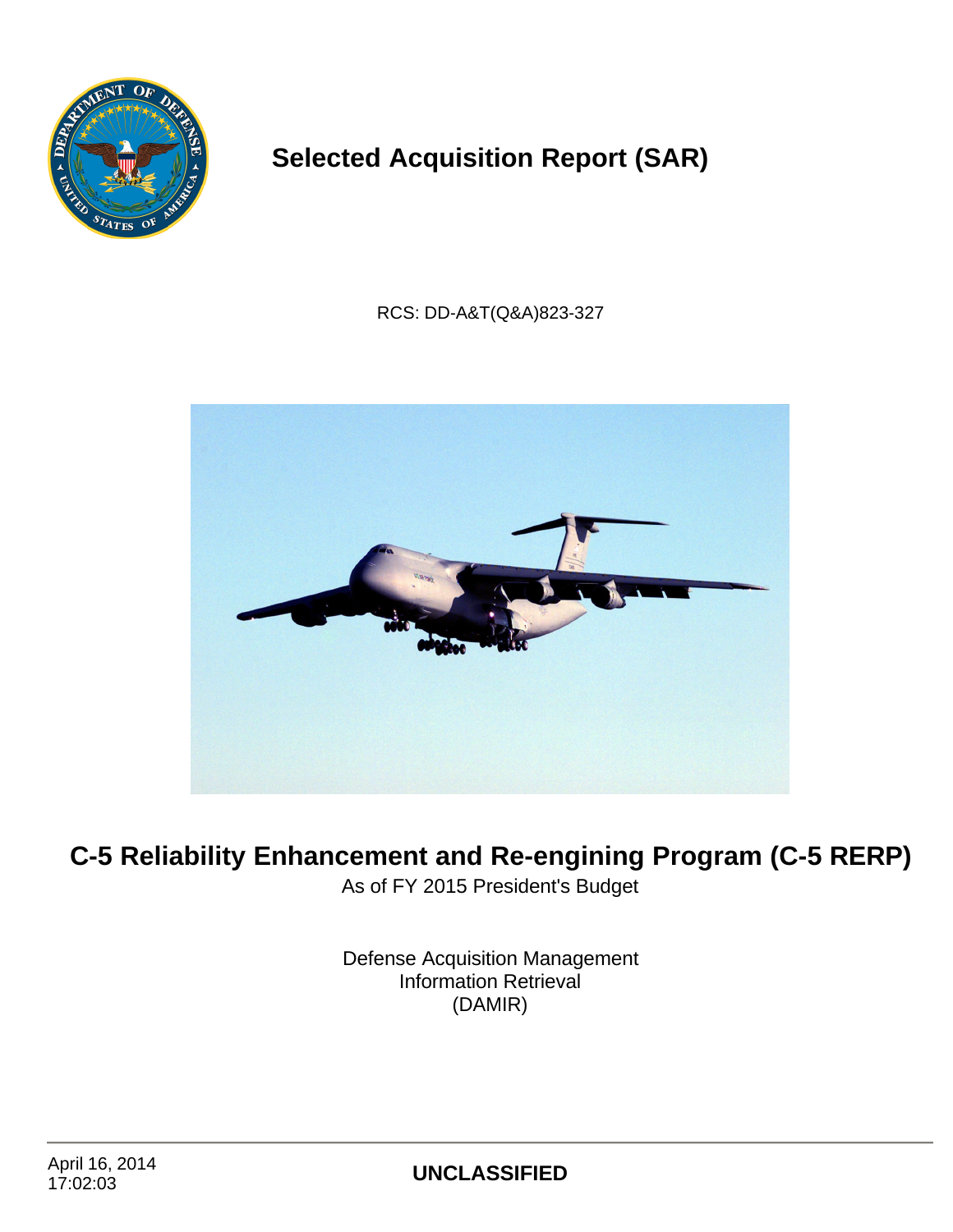|                                                                                                                                                                                                                                                                                                                                                                                                                                                                                                                                                                                                                                                                                                                                                                                                                                                                    |                                                                | Form Approved<br>OMB No. 0704-0188 |                   |                                                  |                                  |  |  |  |
|--------------------------------------------------------------------------------------------------------------------------------------------------------------------------------------------------------------------------------------------------------------------------------------------------------------------------------------------------------------------------------------------------------------------------------------------------------------------------------------------------------------------------------------------------------------------------------------------------------------------------------------------------------------------------------------------------------------------------------------------------------------------------------------------------------------------------------------------------------------------|----------------------------------------------------------------|------------------------------------|-------------------|--------------------------------------------------|----------------------------------|--|--|--|
| Public reporting burden for the collection of information is estimated to average 1 hour per response, including the time for reviewing instructions, searching existing data sources, gathering and<br>maintaining the data needed, and completing and reviewing the collection of information. Send comments regarding this burden estimate or any other aspect of this collection of information,<br>including suggestions for reducing this burden, to Washington Headquarters Services, Directorate for Information Operations and Reports, 1215 Jefferson Davis Highway, Suite 1204, Arlington<br>VA 22202-4302. Respondents should be aware that notwithstanding any other provision of law, no person shall be subject to a penalty for failing to comply with a collection of information if it<br>does not display a currently valid OMB control number. |                                                                |                                    |                   |                                                  |                                  |  |  |  |
| 1. REPORT DATE<br><b>DEC 2013</b>                                                                                                                                                                                                                                                                                                                                                                                                                                                                                                                                                                                                                                                                                                                                                                                                                                  | <b>3. DATES COVERED</b><br>00-00-2013 to 00-00-2013            |                                    |                   |                                                  |                                  |  |  |  |
| <b>4. TITLE AND SUBTITLE</b>                                                                                                                                                                                                                                                                                                                                                                                                                                                                                                                                                                                                                                                                                                                                                                                                                                       |                                                                |                                    |                   | <b>5a. CONTRACT NUMBER</b>                       |                                  |  |  |  |
|                                                                                                                                                                                                                                                                                                                                                                                                                                                                                                                                                                                                                                                                                                                                                                                                                                                                    | C-5 Reliability Enhancement and Re-engining Program (C-5 RERP) |                                    |                   | 5b. GRANT NUMBER                                 |                                  |  |  |  |
|                                                                                                                                                                                                                                                                                                                                                                                                                                                                                                                                                                                                                                                                                                                                                                                                                                                                    |                                                                |                                    |                   |                                                  | 5c. PROGRAM ELEMENT NUMBER       |  |  |  |
| 6. AUTHOR(S)                                                                                                                                                                                                                                                                                                                                                                                                                                                                                                                                                                                                                                                                                                                                                                                                                                                       |                                                                |                                    |                   | <b>5d. PROJECT NUMBER</b>                        |                                  |  |  |  |
|                                                                                                                                                                                                                                                                                                                                                                                                                                                                                                                                                                                                                                                                                                                                                                                                                                                                    |                                                                |                                    |                   | 5e. TASK NUMBER                                  |                                  |  |  |  |
|                                                                                                                                                                                                                                                                                                                                                                                                                                                                                                                                                                                                                                                                                                                                                                                                                                                                    |                                                                |                                    |                   | 5f. WORK UNIT NUMBER                             |                                  |  |  |  |
| 7. PERFORMING ORGANIZATION NAME(S) AND ADDRESS(ES)<br>8. PERFORMING ORGANIZATION<br><b>REPORT NUMBER</b><br>Air Force, C-5 Division, Mobility Directorate, 2275 D Street, Bldg 16,<br>Room 127,, Wright Patterson Air Force Base, OH, 45433                                                                                                                                                                                                                                                                                                                                                                                                                                                                                                                                                                                                                        |                                                                |                                    |                   |                                                  |                                  |  |  |  |
|                                                                                                                                                                                                                                                                                                                                                                                                                                                                                                                                                                                                                                                                                                                                                                                                                                                                    | 9. SPONSORING/MONITORING AGENCY NAME(S) AND ADDRESS(ES)        |                                    |                   |                                                  | 10. SPONSOR/MONITOR'S ACRONYM(S) |  |  |  |
|                                                                                                                                                                                                                                                                                                                                                                                                                                                                                                                                                                                                                                                                                                                                                                                                                                                                    |                                                                |                                    |                   | <b>11. SPONSOR/MONITOR'S REPORT</b><br>NUMBER(S) |                                  |  |  |  |
| 12. DISTRIBUTION/AVAILABILITY STATEMENT                                                                                                                                                                                                                                                                                                                                                                                                                                                                                                                                                                                                                                                                                                                                                                                                                            | Approved for public release; distribution unlimited            |                                    |                   |                                                  |                                  |  |  |  |
| <b>13. SUPPLEMENTARY NOTES</b><br><b>Selected Acquisition Report-SAR</b>                                                                                                                                                                                                                                                                                                                                                                                                                                                                                                                                                                                                                                                                                                                                                                                           |                                                                |                                    |                   |                                                  |                                  |  |  |  |
| 14. ABSTRACT                                                                                                                                                                                                                                                                                                                                                                                                                                                                                                                                                                                                                                                                                                                                                                                                                                                       |                                                                |                                    |                   |                                                  |                                  |  |  |  |
| <b>15. SUBJECT TERMS</b>                                                                                                                                                                                                                                                                                                                                                                                                                                                                                                                                                                                                                                                                                                                                                                                                                                           |                                                                |                                    |                   |                                                  |                                  |  |  |  |
| <b>16. SECURITY CLASSIFICATION OF:</b>                                                                                                                                                                                                                                                                                                                                                                                                                                                                                                                                                                                                                                                                                                                                                                                                                             |                                                                |                                    | 17. LIMITATION OF | 18. NUMBER                                       | 19a. NAME OF                     |  |  |  |
| <b>ABSTRACT</b><br>c. THIS PAGE<br>a. REPORT<br>b. ABSTRACT<br>Same as<br>unclassified<br>unclassified<br>unclassified<br><b>Report (SAR)</b>                                                                                                                                                                                                                                                                                                                                                                                                                                                                                                                                                                                                                                                                                                                      |                                                                |                                    |                   | OF PAGES<br>39                                   | <b>RESPONSIBLE PERSON</b>        |  |  |  |

| Standard Form 298 (Rev. 8-98) |
|-------------------------------|
| Prescribed by ANSI Std Z39-18 |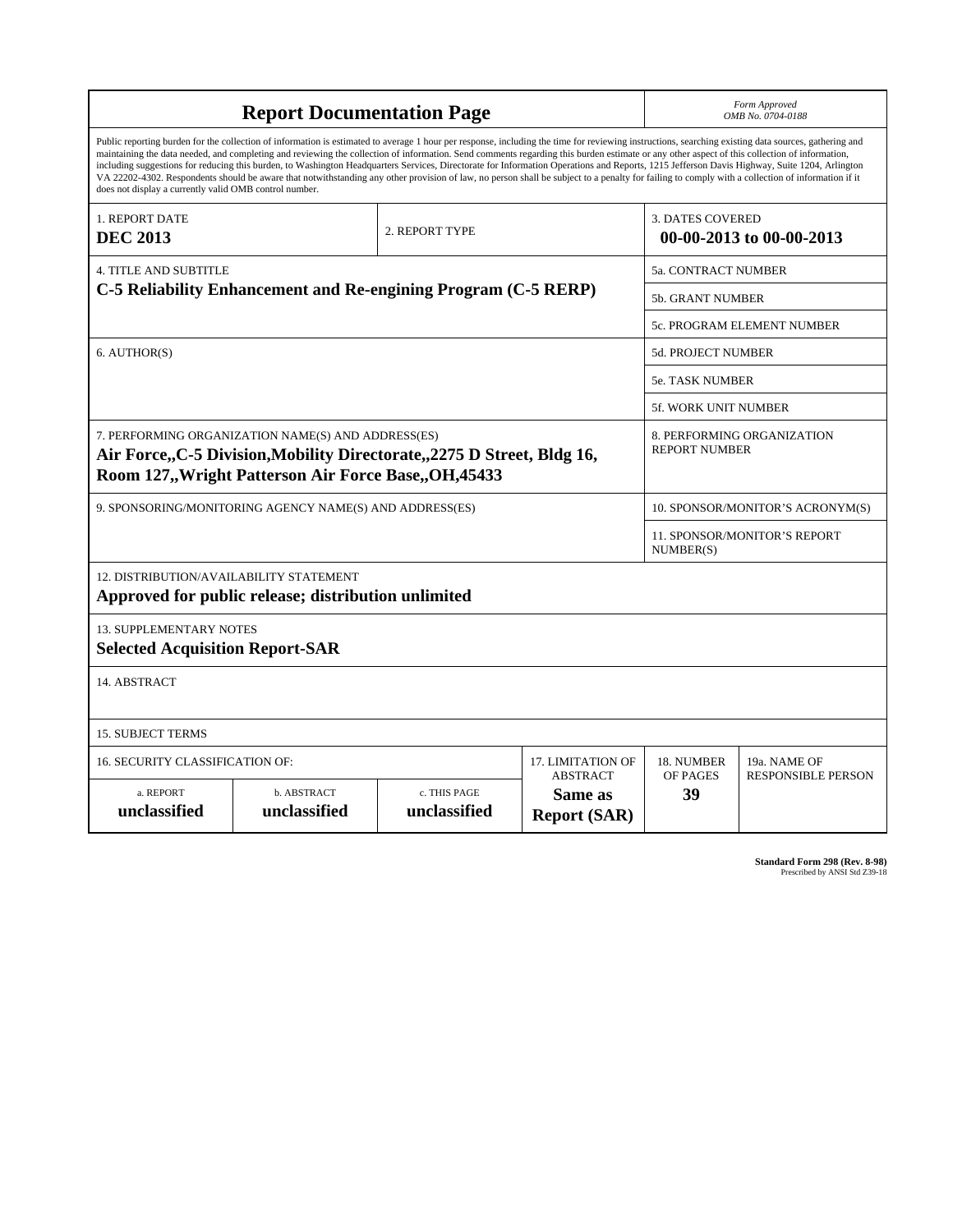## **Table of Contents**

| <b>Common Acronyms and Abbreviations</b> | 3  |
|------------------------------------------|----|
| Program Information                      | 4  |
| Responsible Office                       | 4  |
| References                               | 4  |
| <b>Mission and Description</b>           | 5  |
| <b>Executive Summary</b>                 | 6  |
| <b>Threshold Breaches</b>                |    |
| <b>Schedule</b>                          | 8  |
| Performance                              | 10 |
| <b>Track to Budget</b>                   | 13 |
| Cost and Funding                         | 14 |
| Low Rate Initial Production              | 24 |
| <b>Foreign Military Sales</b>            | 25 |
| <b>Nuclear Costs</b>                     | 25 |
| <b>Unit Cost</b>                         | 26 |
| <b>Cost Variance</b>                     | 29 |
| Contracts                                | 32 |
| Deliveries and Expenditures              | 37 |
| <b>Operating and Support Cost</b>        | 38 |
|                                          |    |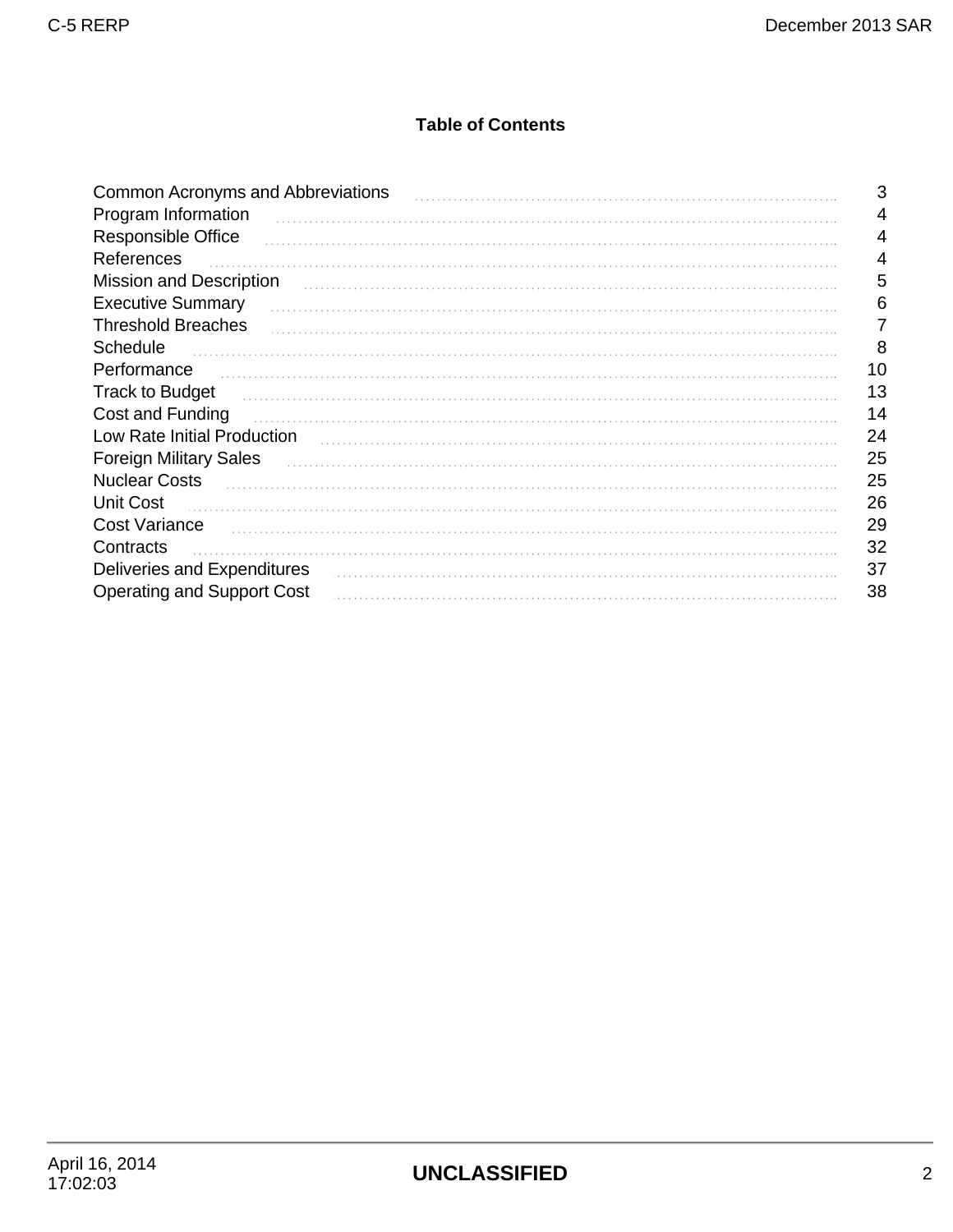## **Common Acronyms and Abbreviations**

Acq O&M - Acquisition-Related Operations and Maintenance APB - Acquisition Program Baseline APPN - Appropriation APUC - Average Procurement Unit Cost BA - Budget Authority/Budget Activity BY - Base Year DAMIR - Defense Acquisition Management Information Retrieval Dev Est - Development Estimate DoD - Department of Defense DSN - Defense Switched Network Econ - Economic Eng - Engineering Est - Estimating FMS - Foreign Military Sales FY - Fiscal Year IOC - Initial Operational Capability \$K - Thousands of Dollars LRIP - Low Rate Initial Production \$M - Millions of Dollars MILCON - Military Construction N/A - Not Applicable O&S - Operating and Support Oth - Other PAUC - Program Acquisition Unit Cost PB - President's Budget PE - Program Element Proc - Procurement Prod Est - Production Estimate QR - Quantity Related Qty - Quantity RDT&E - Research, Development, Test, and Evaluation SAR - Selected Acquisition Report Sch - Schedule Spt - Support TBD - To Be Determined TY - Then Year UCR - Unit Cost Reporting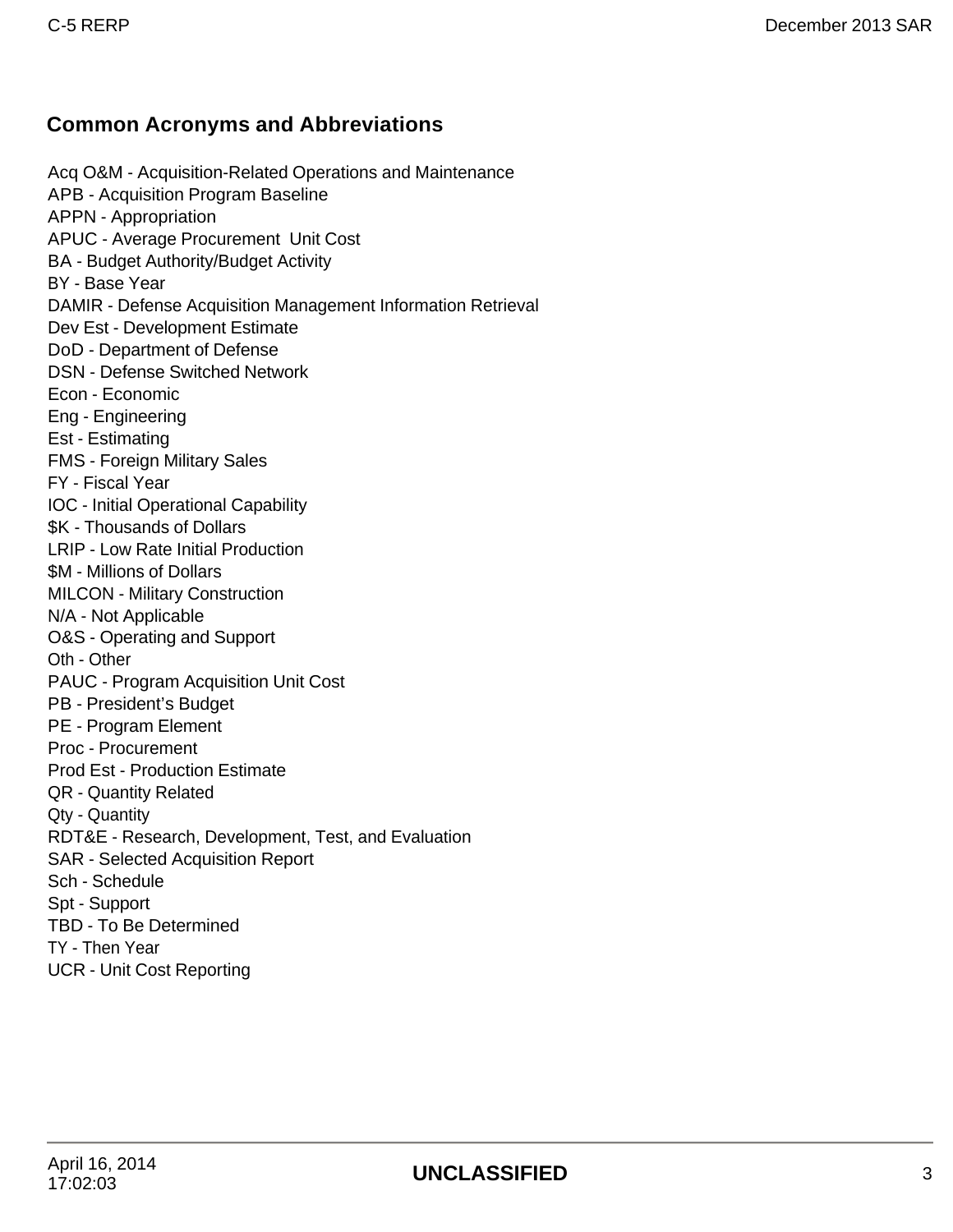# **Program Information**

### **Program Name**

C-5 Reliability Enhancement and Re-engining Program (C-5 RERP)

### **DoD Component**

Air Force

## **Responsible Office**

| <b>Responsible Office</b>                      |                             |              |
|------------------------------------------------|-----------------------------|--------------|
| Dr. Yvette Weber                               | <b>Phone</b>                | 937-656-9475 |
| C-5 Division                                   | Fax                         | 937-656-5020 |
| <b>Mobility Directorate</b>                    | <b>DSN Phone</b>            | 986-9475     |
| 2275 D Street, Bldg 16, Room 127               | <b>DSN Fax</b>              | 986-5020     |
| Wright Patterson Air Force Base, OH 45433-7222 |                             |              |
| yvette.weber@us.af.mil                         | Date Assigned July 15, 2013 |              |

### **References**

| <b>SAR Baseline (Production Estimate)</b>                                                           |  |
|-----------------------------------------------------------------------------------------------------|--|
| Defense Acquisition Executive (DAE) Approved Acquisition Program Baseline (APB) dated June 24, 2008 |  |

### **Approved APB**

Defense Acquisition Executive (DAE) Approved Acquisition Program Baseline (APB) dated October 7, 2010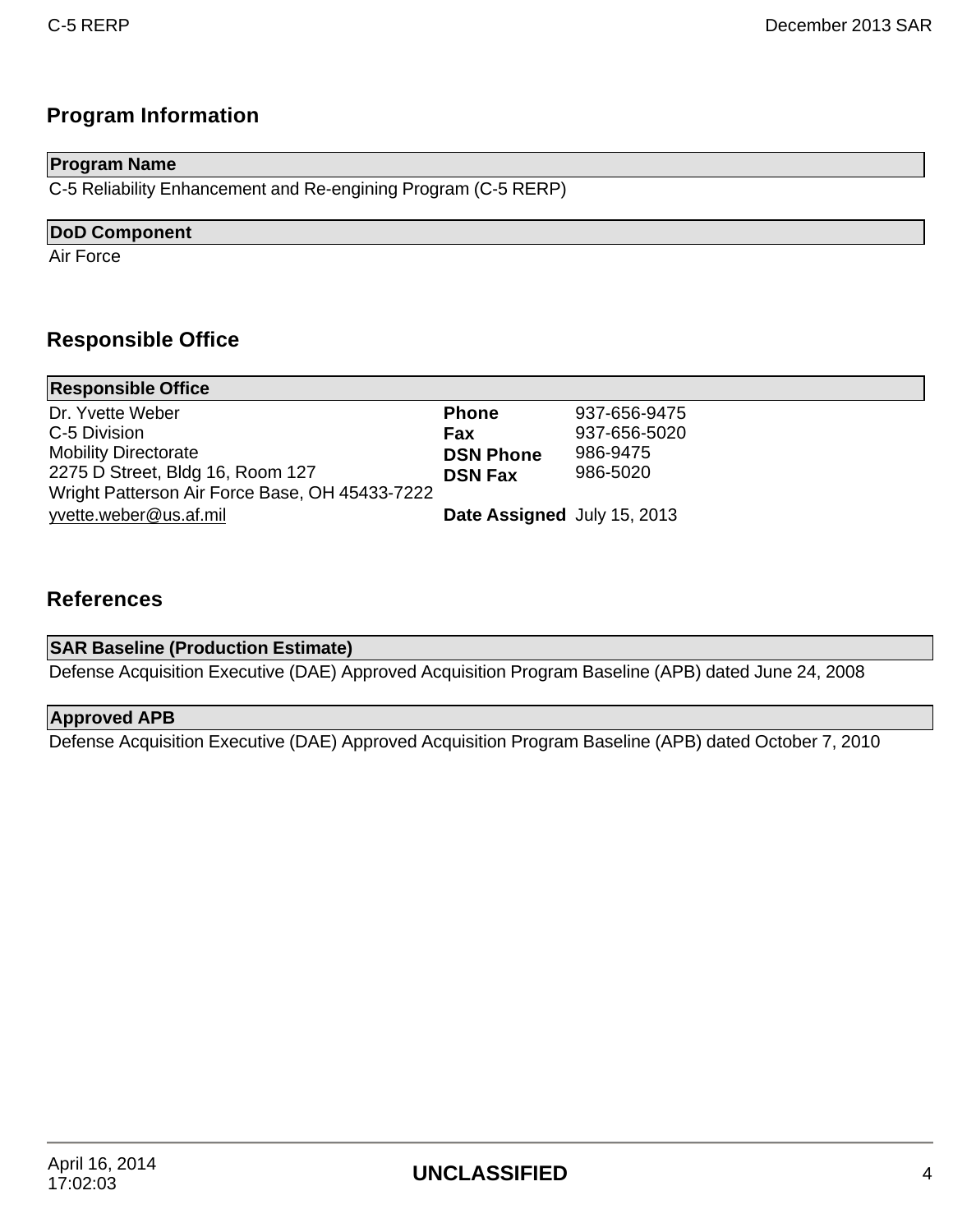## **Mission and Description**

The C-5 Reliability Enhancement and Re-engining Program (C-5 RERP) is the second phase of a two-phase modernization program for the C-5. The Avionics Modernization Program was Phase I and is the baseline for C-5 RERP. Following completion of Phase II C-5 RERP, the aircraft is designated a C-5M. C-5 RERP is a comprehensive modernization effort that will improve aircraft reliability, maintainability, and availability. C-5 RERP will enable the C-5M to achieve wartime mission requirements by increasing fleet availability (mission capable rates and departure reliability), reducing Total Ownership Costs, and improving aircraft performance. This effort centers on replacing the current TF-39 engine with a more reliable, Commercial Off-the-Shelf General Electric (GE) CF6- 80C2 (F138-GE-100 military designation) turbofan engine with increased takeoff thrust, stage-3 noise compliance, and Federal Aviation Regulation pollution compliance. In addition to new engines/pylons, C-5 RERP will provide upgrades to wing attachment fittings; new thrust reversers and Auxiliary Power Units; upgrades to the electrical, hydraulic, fuel, fire suppression, landing gear, and pressurization/air conditioning systems; and airframe structural modifications. These aircraft improvements increase payload capability and access to Communication, Navigation, Surveillance/Air Traffic Management airspace. C-5 RERP also decreases aircraft time to climb, increases engineout climb gradient for takeoff, improves transportation system throughput, and decreases engine removals.

The procurement tempo to deliver a C-5 RERP aircraft is a three year process. The first year is advance procurement of material with longer than 12 months duration to buy and deliver, the second year involves material procurement and fabrication, while the third and final year is installation on the aircraft.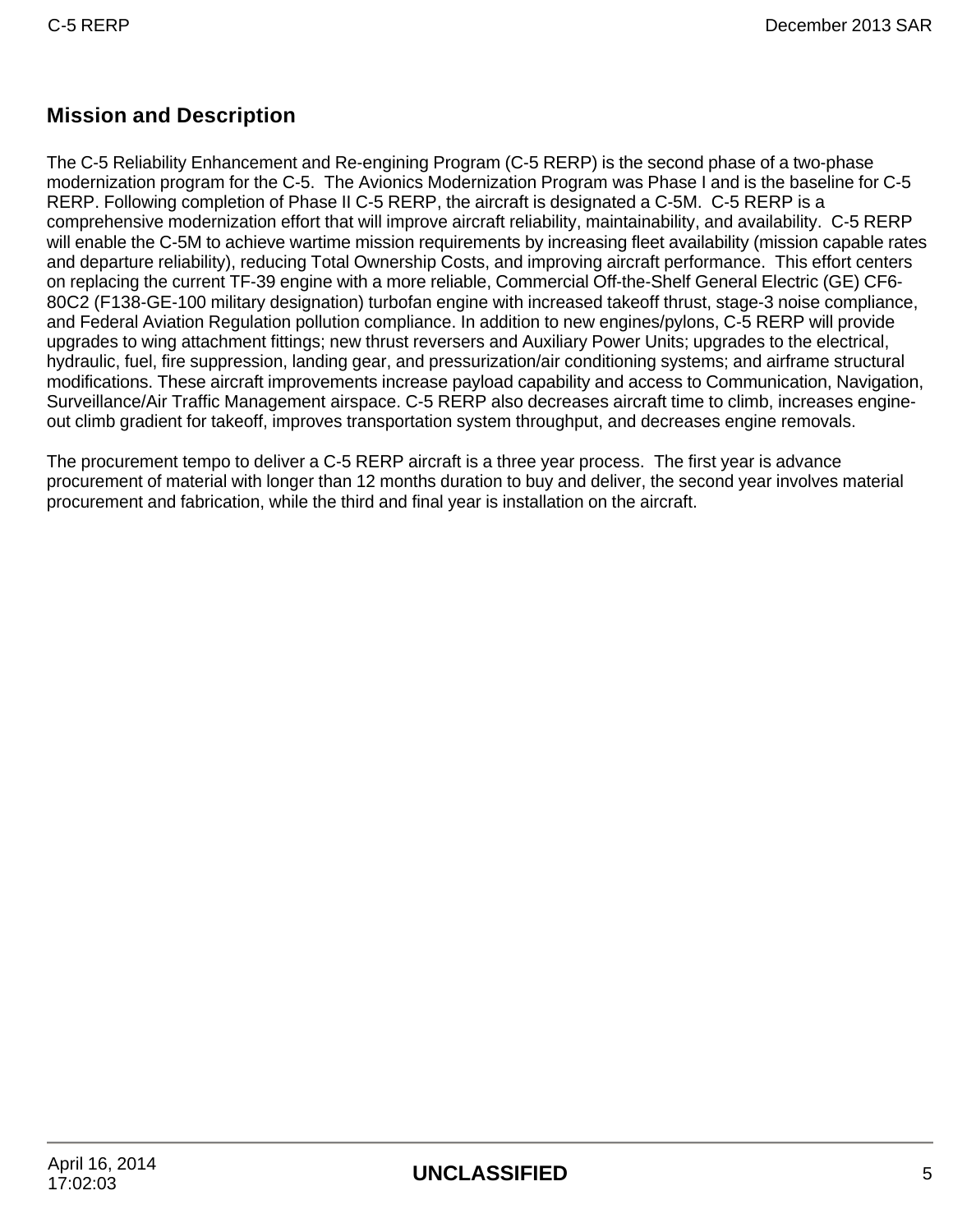## **Executive Summary**

Lockheed Martin (LM) delivered six C-5M aircraft to the Air Force in 2013, bringing the total number of C-5Ms delivered to sixteen. The deliveries satisfy the necessary criteria for Air Mobility Command to declare IOC. IOC was declared on February 21, 2014.

LM continues to experience production delivery delays of approximately four months due to longer than anticipated production times and legacy aircraft issues. LM has identified numerous initiatives to improve delivery times and the program has begun to see improvement. A Government Advisory Team, comprised of Air Force aircraft maintainers, was sent to LM in October 2013 to provide expertise on flight line operations and legacy maintenance and repair issues. As a result, four flight line Work-in-Progress aircraft were delivered in less than thirty days. The program will continue to fund travel for the Government Advisory Team to remain in place through the remainder of RERP production. A contract delivery schedule adjustment is in work.

Several issues with the F138 engine were discovered and are in various stages of resolution. In February 2013, General Electric (GE) issued a Service Bulletin affecting the Low Pressure Turbine Blades on 36 engines. Repair and replacement of affected engines is underway with a July 2014 completion date. In October 2013, GE disclosed an additional quality escape affecting the Hydro Mechanical Unit (fuel control valve) on 38 engines. As of December 31, 2013, the government has replaced the suspect units on all operational aircraft with plans in place to have all units repaired by May 2014.

The Aircrew Training Device for Travis Air Force Base, California completed modification on February 24, 2014.

Operational Flight Program 3.5.2 completed a successful Operational Test and Evaluation on November 5, 2013.

There are no significant software-related issues with this program at this time.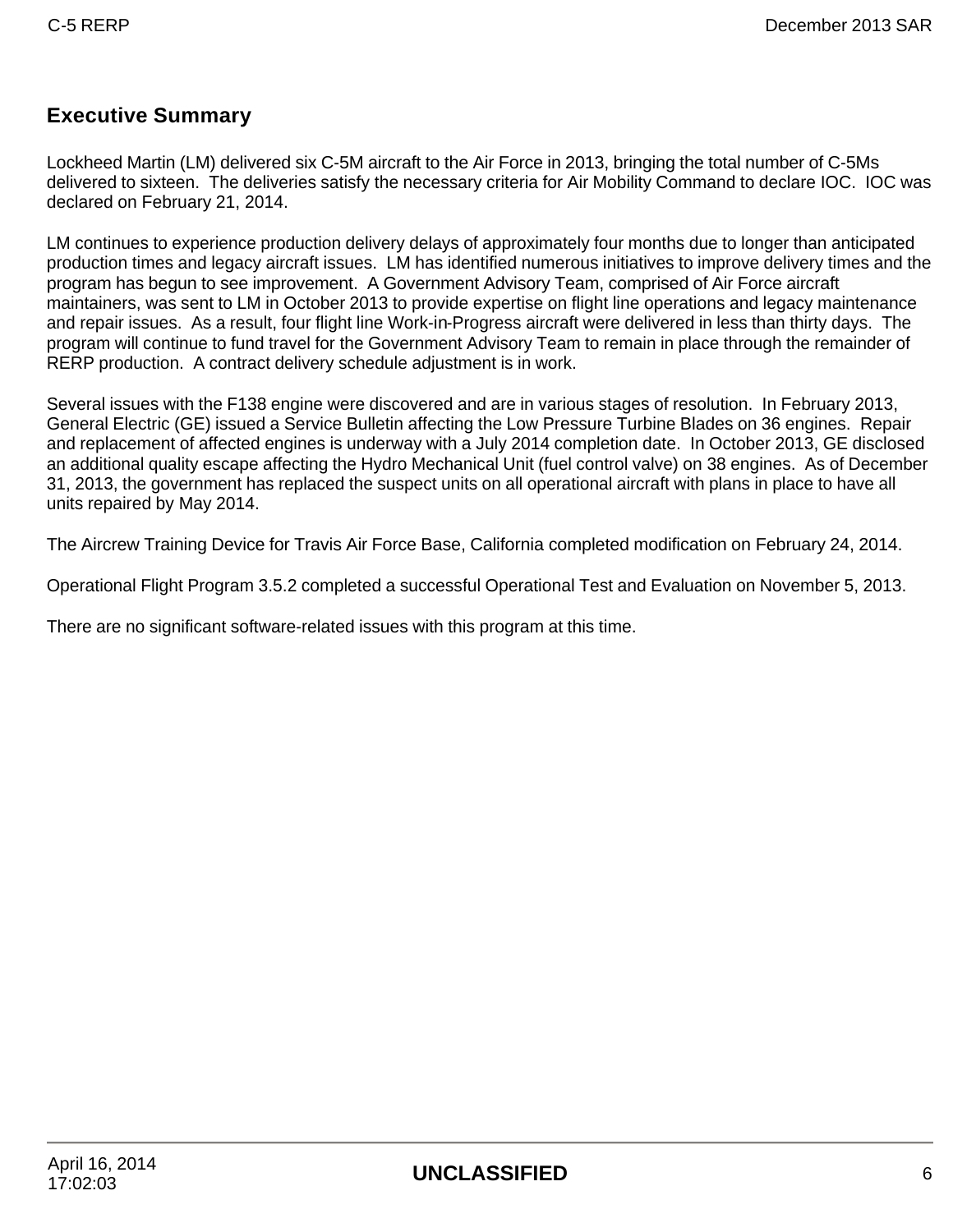## **Threshold Breaches**

| <b>APB Breaches</b>          |                              |      |  |  |  |
|------------------------------|------------------------------|------|--|--|--|
| Schedule                     |                              |      |  |  |  |
| <b>Performance</b>           |                              | . .  |  |  |  |
| Cost                         | RDT&E                        | . .  |  |  |  |
|                              | Procurement                  | П    |  |  |  |
|                              | MILCON                       | П    |  |  |  |
|                              | Acq O&M                      | г.   |  |  |  |
| <b>O&amp;S Cost</b>          |                              | . .  |  |  |  |
| Unit Cost                    | <b>PAUC</b>                  | . .  |  |  |  |
|                              | APUC                         |      |  |  |  |
|                              | <b>Nunn-McCurdy Breaches</b> |      |  |  |  |
| <b>Current UCR Baseline</b>  |                              |      |  |  |  |
|                              | PAUC                         | None |  |  |  |
|                              | <b>APUC</b>                  | None |  |  |  |
| <b>Original UCR Baseline</b> |                              |      |  |  |  |
|                              | PAUC                         | None |  |  |  |
|                              | APUC                         | None |  |  |  |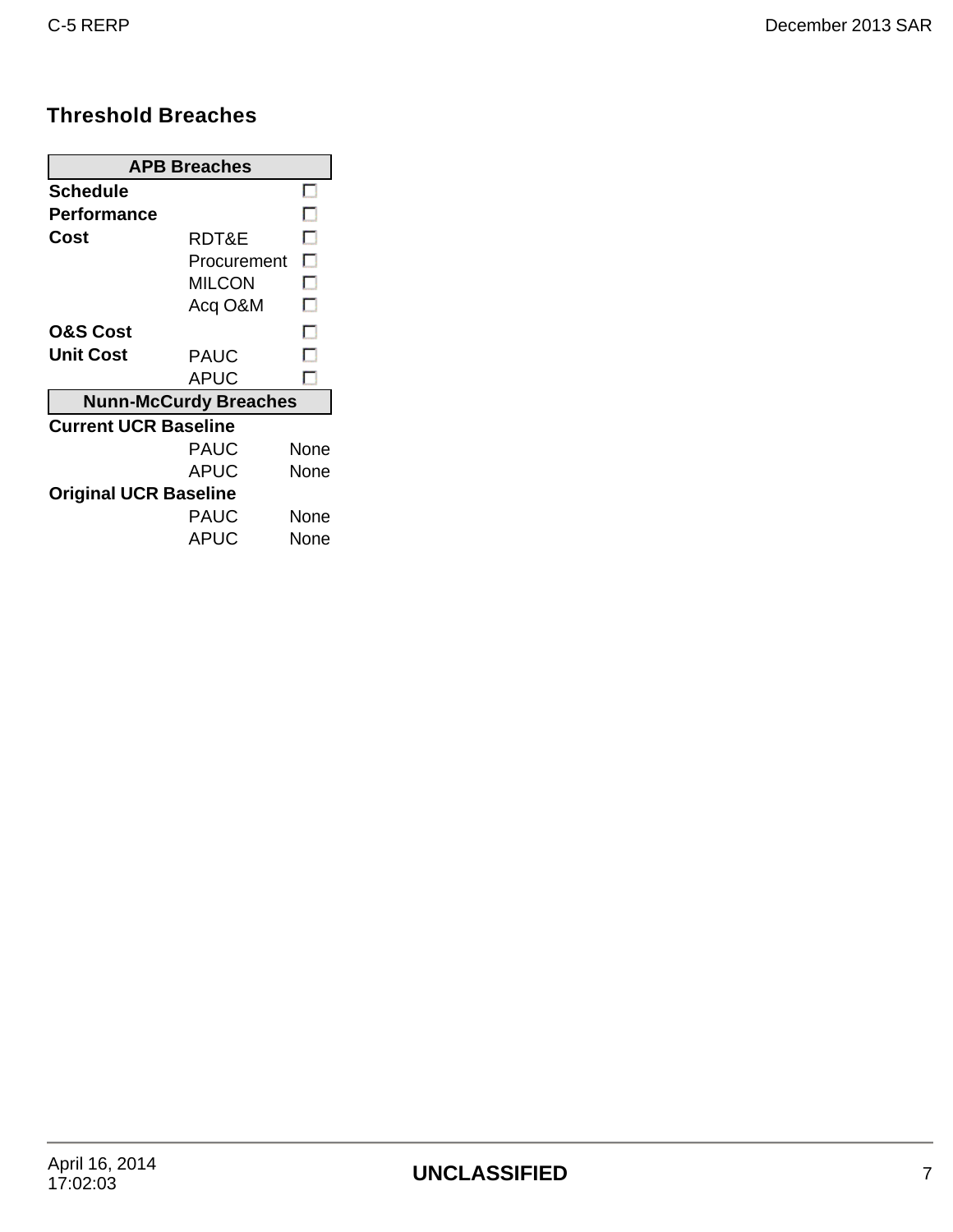## **Schedule**



| <b>Milestones</b>                                    | <b>SAR Baseline</b><br><b>Prod Est</b> |                 | <b>Current APB</b><br><b>Production</b><br><b>Objective/Threshold</b> | <b>Current</b><br><b>Estimate</b> |
|------------------------------------------------------|----------------------------------------|-----------------|-----------------------------------------------------------------------|-----------------------------------|
| Program Initiation                                   | <b>FEB 2000</b>                        | <b>FEB 2000</b> | <b>FEB 2000</b>                                                       | <b>FEB 2000</b>                   |
| Milestone B                                          | <b>NOV 2001</b>                        | <b>NOV 2001</b> | <b>NOV 2001</b>                                                       | <b>NOV 2001</b>                   |
| <b>Contract Award</b>                                | <b>DEC 2001</b>                        | <b>DEC 2001</b> | <b>DEC 2001</b>                                                       | <b>DEC 2001</b>                   |
| Hardware/Software CDR                                | <b>APR 2004</b>                        | <b>APR 2004</b> | <b>APR 2004</b>                                                       | <b>APR 2004</b>                   |
| <b>First Flight</b>                                  | <b>JUN 2006</b>                        | <b>JUN 2006</b> | <b>JUN 2006</b>                                                       | <b>JUN 2006</b>                   |
| Start Combined QT&E/QOT&E                            | <b>JUN 2006</b>                        | <b>JUN 2006</b> | <b>JUN 2006</b>                                                       | <b>JUN 2006</b>                   |
| Milestone C                                          | <b>MAR 2008</b>                        | <b>MAR 2008</b> | <b>SEP 2008</b>                                                       | <b>MAR 2008</b>                   |
| Complete Dedicated QOT&E (AFOTEC<br>Report complete) | <b>APR 2010</b>                        | <b>APR 2010</b> | <b>OCT 2010</b>                                                       | <b>MAR 2010</b>                   |
| <b>FRP For B Models</b>                              | <b>DEC 2010</b>                        | <b>DEC 2010</b> | <b>DEC 2011</b>                                                       | <b>OCT 2010</b>                   |
| <b>IOC</b>                                           | <b>JUN 2013</b>                        | <b>JUN 2013</b> | <b>JUN 2014</b>                                                       | <b>FEB 2014</b>                   |

### **Change Explanations**

(Ch-1) The IOC current estimate changed from AUG 2013 to FEB 2014 to reflect recent delivery of the 16th C-5M aircraft, satisfying the criteria for Air Mobility Command.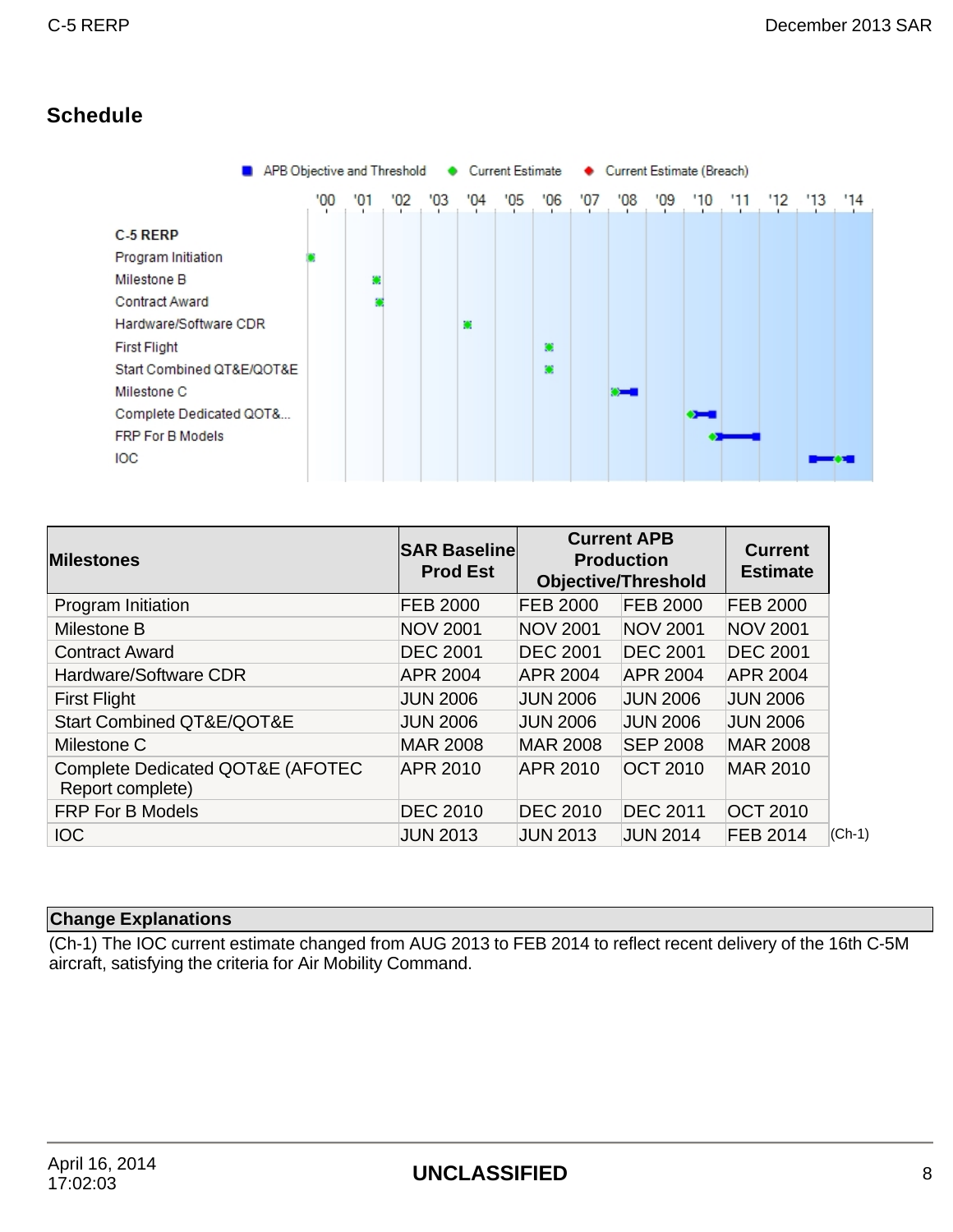### **Acronyms and Abbreviations**

AFOTEC - Air Force Operational Test and Evaluation Center CDR - Critical Design Review FRP - Full Rate Production QOT&E - Qualification Operational Test and Evaluation QT&E - Qualification Test and Evaluation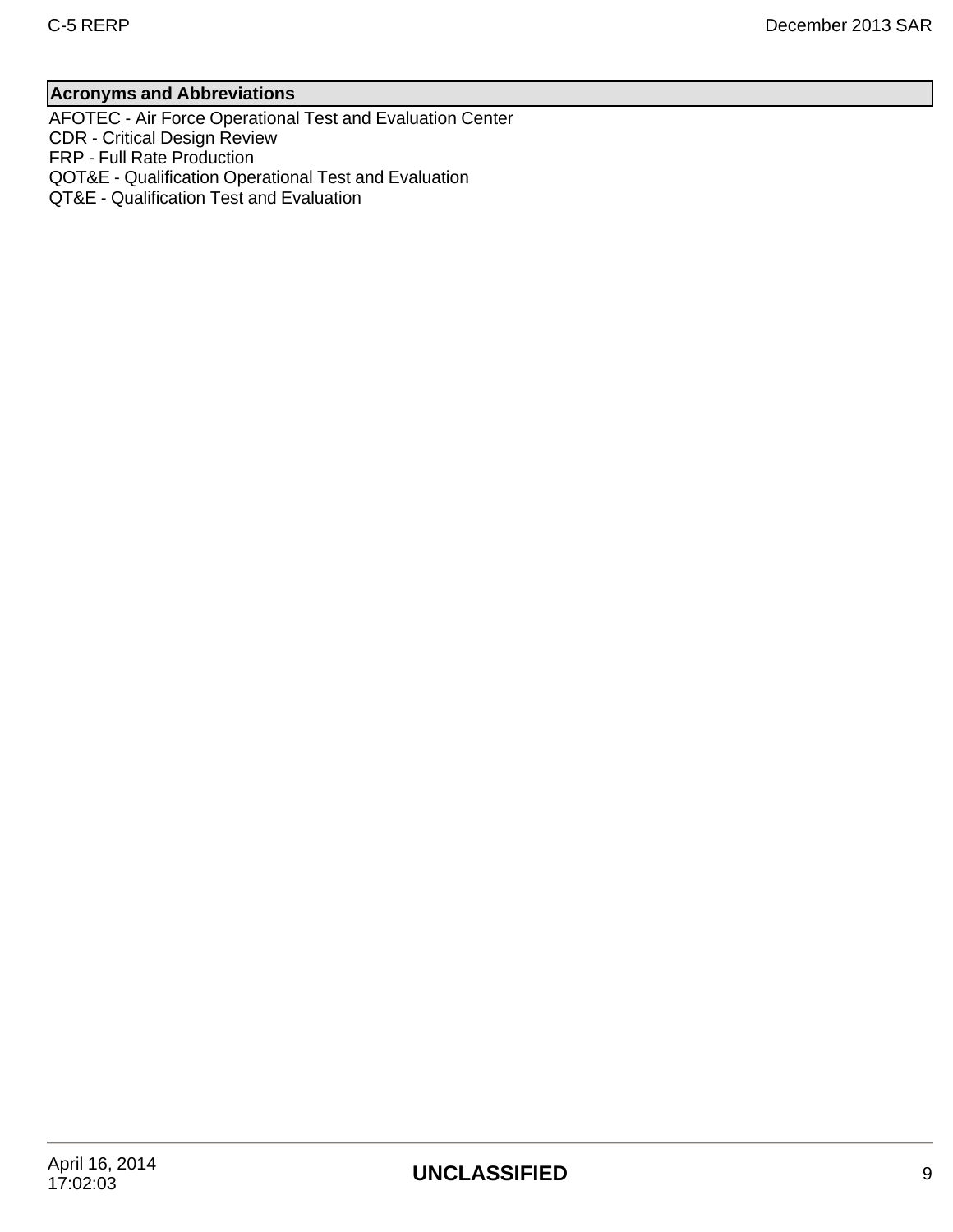# **Performance**

| <b>Characteristics</b>                     | <b>SAR Baseline</b><br><b>Prod Est</b>                                                                                                                                                                        |                                                                                                                                                                                                       | <b>Current APB</b><br><b>Production</b><br><b>Objective/Threshold</b>                                                                                                                                                             | <b>Demonstrated</b><br><b>Performance</b>                                                                                                                                                    | <b>Current</b><br><b>Estimate</b>                                                                                                                                                                                                                                                      |
|--------------------------------------------|---------------------------------------------------------------------------------------------------------------------------------------------------------------------------------------------------------------|-------------------------------------------------------------------------------------------------------------------------------------------------------------------------------------------------------|-----------------------------------------------------------------------------------------------------------------------------------------------------------------------------------------------------------------------------------|----------------------------------------------------------------------------------------------------------------------------------------------------------------------------------------------|----------------------------------------------------------------------------------------------------------------------------------------------------------------------------------------------------------------------------------------------------------------------------------------|
| <b>Time To Climb/Initial</b><br>Level Off  | 837,000 lbs<br>take-off<br>gross<br>weight; RCR<br>23; climb<br>condition: 77<br>deg F; SL to<br>31,000 ft in<br>less than 25<br>min                                                                          | 837,000 lbs<br>take-off<br>gross<br>weight; RCR<br>23; climb<br>condition:<br>77 deg F;<br>SL to<br>31,000 ft in<br>less than 25<br>min                                                               | 769,000 lbs<br>take-off<br>gross<br>weight; RCR<br>23; climb<br>condition:<br>77 deg F;<br>SL to<br>31,000 ft in<br>less than 25<br>min                                                                                           | 837,000 lbs<br>take-off<br>gross<br>weight; RCR<br>23; climb<br>condition: 77<br>$deg F$ ; SL to<br>31,000 ft in<br>less than 25<br>min                                                      | Will meet or<br>exceed<br>Current<br><b>APB</b><br>Threshold.<br>769,000 lbs<br>take-off<br>gross<br>weight; RCR<br>23; climb<br>condition:<br>77 deg F;<br>SL to<br>31,000 ft in<br>less than 25<br>min                                                                               |
| <b>Aircraft Take-off Climb</b><br>Gradient | One engine<br>out climb<br>gradient<br>$>=3.3%$<br>beginning at<br>departure<br>end of<br>runway /<br>837,000 lbs<br>take-off<br>weight / hot<br>day (103<br>deg F) /<br>10,000 ft<br>runway / SL /<br>RCR 23 | One engine<br>out climb<br>gradient<br>$>=3.3%$<br>beginning at<br>departure<br>end of<br>runway $/$<br>837,000 lbs<br>take-off<br>weight / hot<br>day (103<br>$deg F$ ) /<br>10,000 ft<br>runway $/$ | One engine<br>out climb<br>gradient<br>$>=2.5%$<br>beginning at<br>departure<br>end of<br>runway /<br>837,000 lbs<br>take-off<br>weight / hot<br>day (103<br>$deg F$ /<br>10,000 ft<br>runway /<br>SL / RCR 23 SL / RCR 23 RCR 23 | One engine<br>out climb<br>gradient $>=$<br>3.3%<br>beginning at<br>departure<br>end of<br>runway/<br>837,000 lbs<br>takeoff<br>weight; hot<br>day (103<br>deg F<br>10,000 ft<br>runway/ SL/ | Will meet or<br>exceed<br>Current<br><b>APB</b><br>Threshold.<br>One engine<br>out climb<br>gradient<br>$>=2.5%$<br>beginning at<br>departure<br>end of<br>runway /<br>837,000 lbs<br>take-off<br>weight / hot<br>day (103<br>$deg F$ /<br>10,000 ft<br>runway /<br><b>SL / RCR 23</b> |
| <b>Mission Capable Rate</b><br>(MCR)       | Wartime >=<br>82% and<br>Peacetime<br>$>= 75%$                                                                                                                                                                | Wartime >=<br>82% and<br>Peacetime<br>$>= 75%$                                                                                                                                                        | Wartime $>=$<br>75%                                                                                                                                                                                                               | <b>SDD</b><br>(81.6%)<br>QOT&E<br>(66% &<br>76%)/<br><b>CONOPS1</b><br>Surge (78%)                                                                                                           | Will meet or<br>exceed<br>Current<br><b>APB</b><br>Threshold.<br>Wartime $>=$<br>75%                                                                                                                                                                                                   |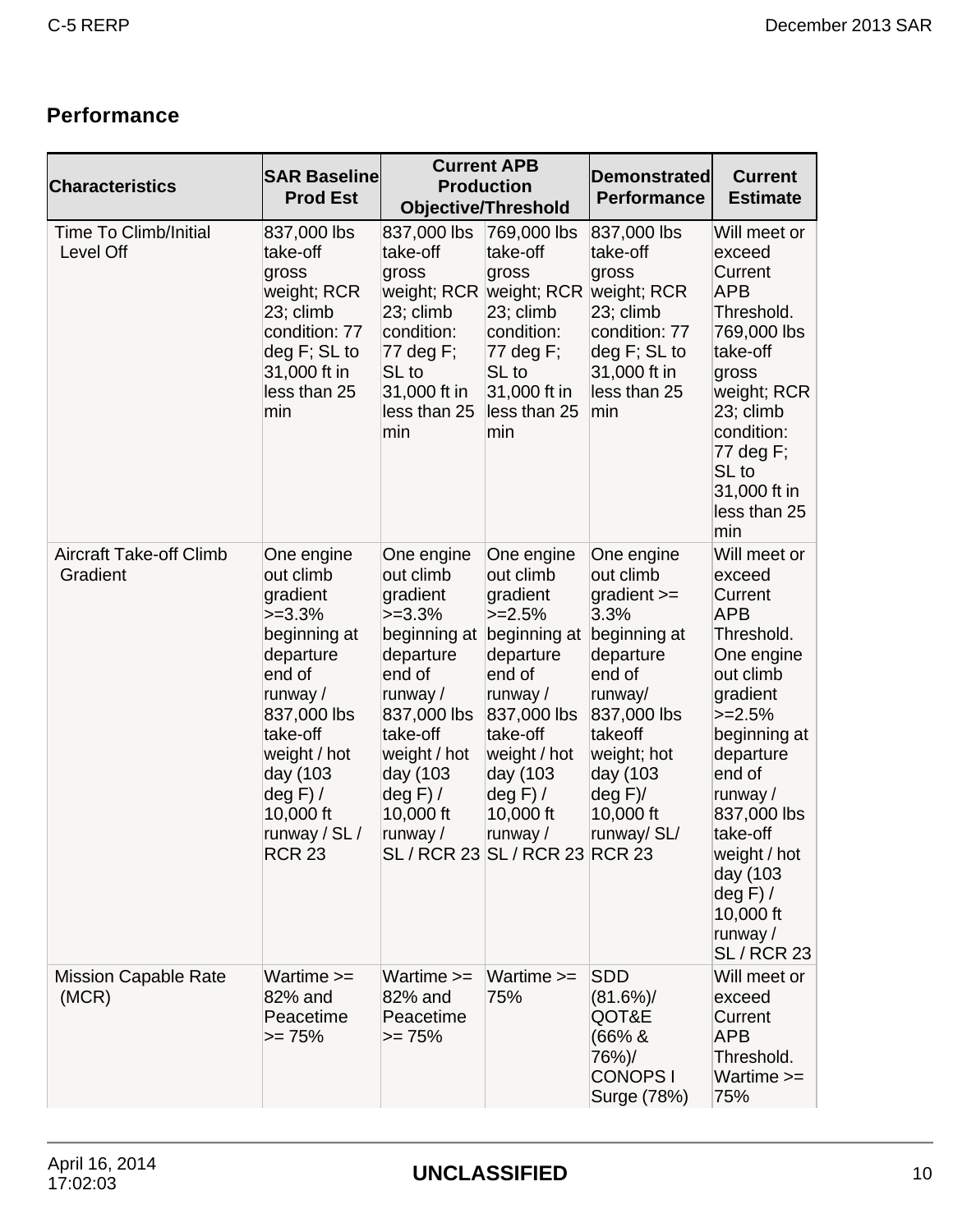|                            |                                                                      |                                                                      |                                                                      | & CONOPS<br>II Surge<br>(89%)/ AMC/<br><b>AFTRANS</b><br>Surge<br>$(90\%)$ ;<br>Wartime $>=$<br>75%&<br>Peace time<br>$>= 82%$ |                                                                                                                                       |
|----------------------------|----------------------------------------------------------------------|----------------------------------------------------------------------|----------------------------------------------------------------------|--------------------------------------------------------------------------------------------------------------------------------|---------------------------------------------------------------------------------------------------------------------------------------|
| Noise Compliance           | Certifiable<br>under FAR<br>Part 36<br>Stage 4<br>noise<br>standards | Certifiable<br>under FAR<br>Part 36<br>Stage 4<br>noise<br>standards | Certifiable<br>under FAR<br>part 36<br>Stage 3<br>noise<br>standards | Certifiable<br>under FAR<br>Part 36<br>Stage 4<br>noise<br>standards                                                           | Will meet or<br>exceed<br>Current<br><b>APB</b><br>Threshold.<br>Certifiable<br>under FAR<br>part 36<br>Stage 3<br>noise<br>standards |
| <b>Emission Compliance</b> | Certifiable<br>under FAR<br>Part 34<br>emission<br>requirements      | Certifiable<br>under FAR<br>Part 34<br>emission                      | Certifiable<br>under FAR<br>Part 34<br>emission                      | Certifiable<br>under FAR<br>Part 34<br>emission<br>requirements requirements requirements                                      | Will meet or<br>exceed<br>Current<br><b>APB</b><br>Threshold.<br>Certifiable<br>under FAR<br>Part 34<br>emission<br>requirements      |

# **Requirements Source**

Capability Production Document (CPD) Change 1 dated December 1, 2009

## **Change Explanations**

None

### **Memo**

Demonstrated performance reflects the outcome of Flight Test completed during SDD on August 18, 2008; QOT&E completed on March 8, 2010; and Post-QOT&E Real-World Surge Exercises.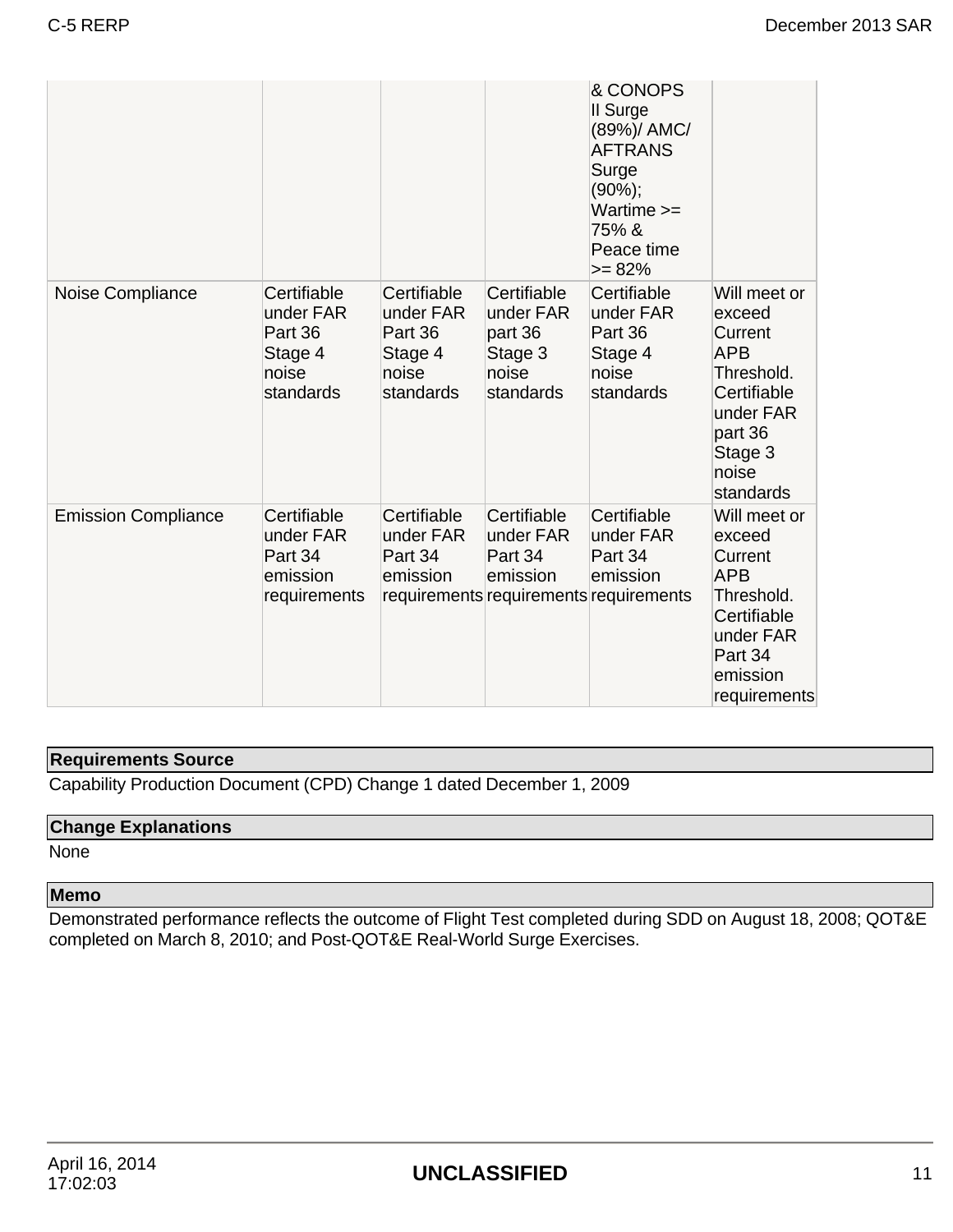### **Acronyms and Abbreviations**

AFTRANS - Air Forces Transportation AMC - Air Mobility Command APB - Acquisition Program Baseline CONOPS - Concept of Operations deg - degrees F - Fahrenheit FAR - Federal Aviation Regulation ft - feet lbs - pounds min - minutes QOT&E - Qualification Operational Test and Evaluation RCR - Runway Condition Reading SDD - System Design and Development SL - Sea Level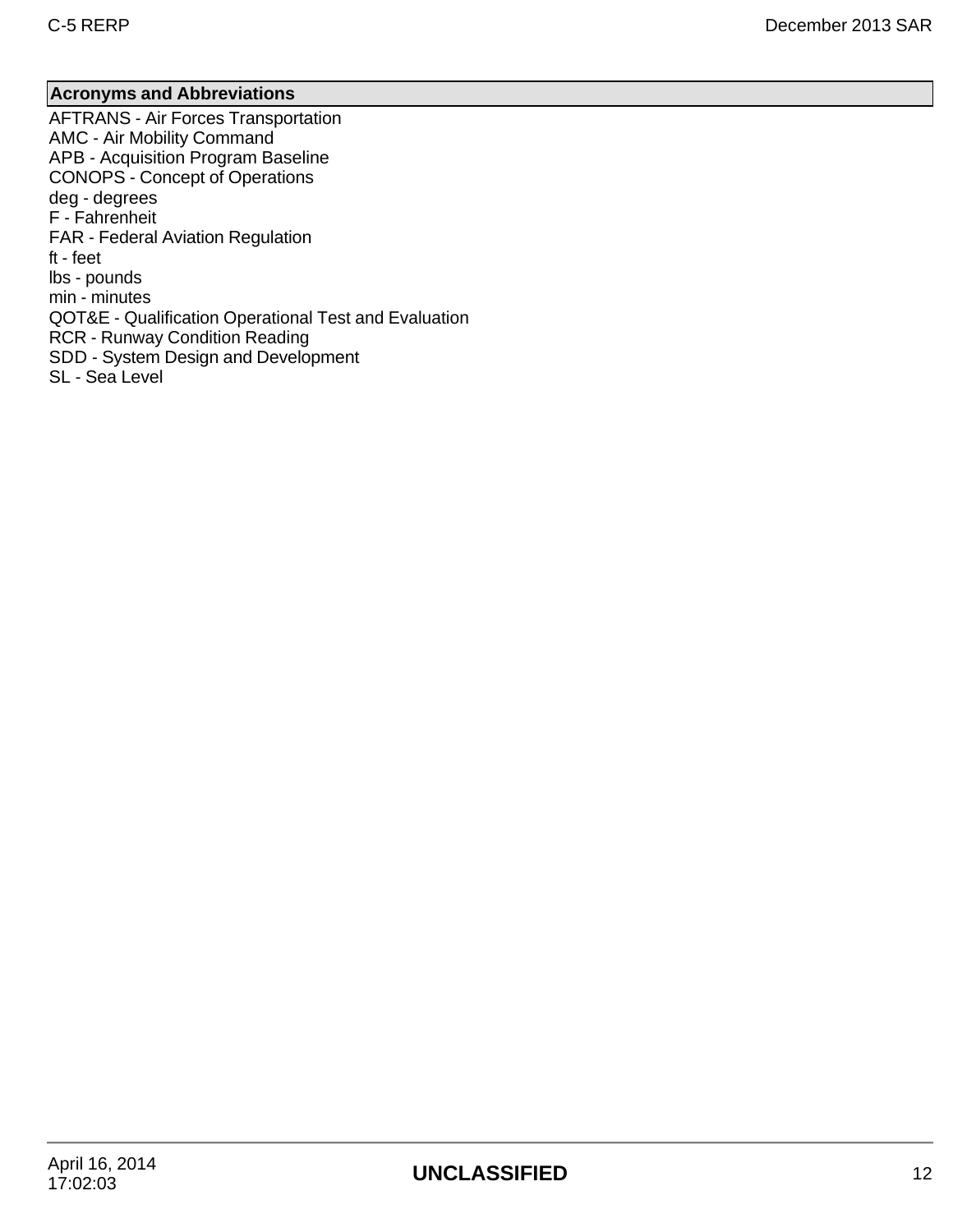# **Track to Budget**

| <b>RDT&amp;E</b>        |                  |           |                                                                                                 |          |        |
|-------------------------|------------------|-----------|-------------------------------------------------------------------------------------------------|----------|--------|
|                         |                  |           |                                                                                                 |          |        |
| <b>BA</b><br>Appn       |                  |           | PE                                                                                              |          |        |
| Air Force<br>07<br>3600 |                  |           | 0401119F                                                                                        |          |        |
|                         | Project          |           | Name                                                                                            |          |        |
| 4835                    |                  |           | C-5 Airlift Squadrons/C-5<br><b>Reliability Enhancement &amp;</b><br>Reengining Program (RERP)  |          | (Sunk) |
| Procurement             |                  |           |                                                                                                 |          |        |
|                         |                  |           |                                                                                                 |          |        |
| <b>Appn</b>             |                  | <b>BA</b> | PE                                                                                              |          |        |
| Air Force               | 3010             | 07        | 0401119F                                                                                        |          |        |
|                         | <b>Line Item</b> |           | Name                                                                                            |          |        |
|                         | 000075           |           | C-5 Reliability Enhancement and<br>Reengining Program (RERP)                                    | (Shared) | (Sunk) |
| Air Force               | 3010             | 06        | 0401119F                                                                                        |          |        |
| <b>Line Item</b>        |                  |           | Name                                                                                            |          |        |
|                         | 000999           |           | C-5 Reliability Enhancement and<br>Reengining Program (RERP)                                    | (Shared) | (Sunk) |
| Air Force               | 3010             | 05        | 0401119F                                                                                        |          |        |
|                         | <b>Line Item</b> |           | Name                                                                                            |          |        |
|                         | C00500           |           | C-5 Reliability Enhancement and<br>Reengining Program (RERP)<br>C-5 Reliability Enhancement and |          | (Sunk) |
|                         | C005M0           |           | Reengining Program (RERP)                                                                       |          |        |
| <b>MILCON</b>           |                  |           |                                                                                                 |          |        |
|                         |                  |           |                                                                                                 |          |        |
| Appn                    |                  | <b>BA</b> | PE                                                                                              |          |        |
| Air Force               | 3300             | 01        | 0401896F                                                                                        |          |        |
|                         | Project          |           | <b>Name</b>                                                                                     |          |        |
|                         | 103003           |           | C-5 Reliability Enhancement and<br>Reengining Program (RERP)                                    |          | (Sunk) |
|                         | Notes:           |           | Training facility at Dover Air Force<br><b>Base</b>                                             |          |        |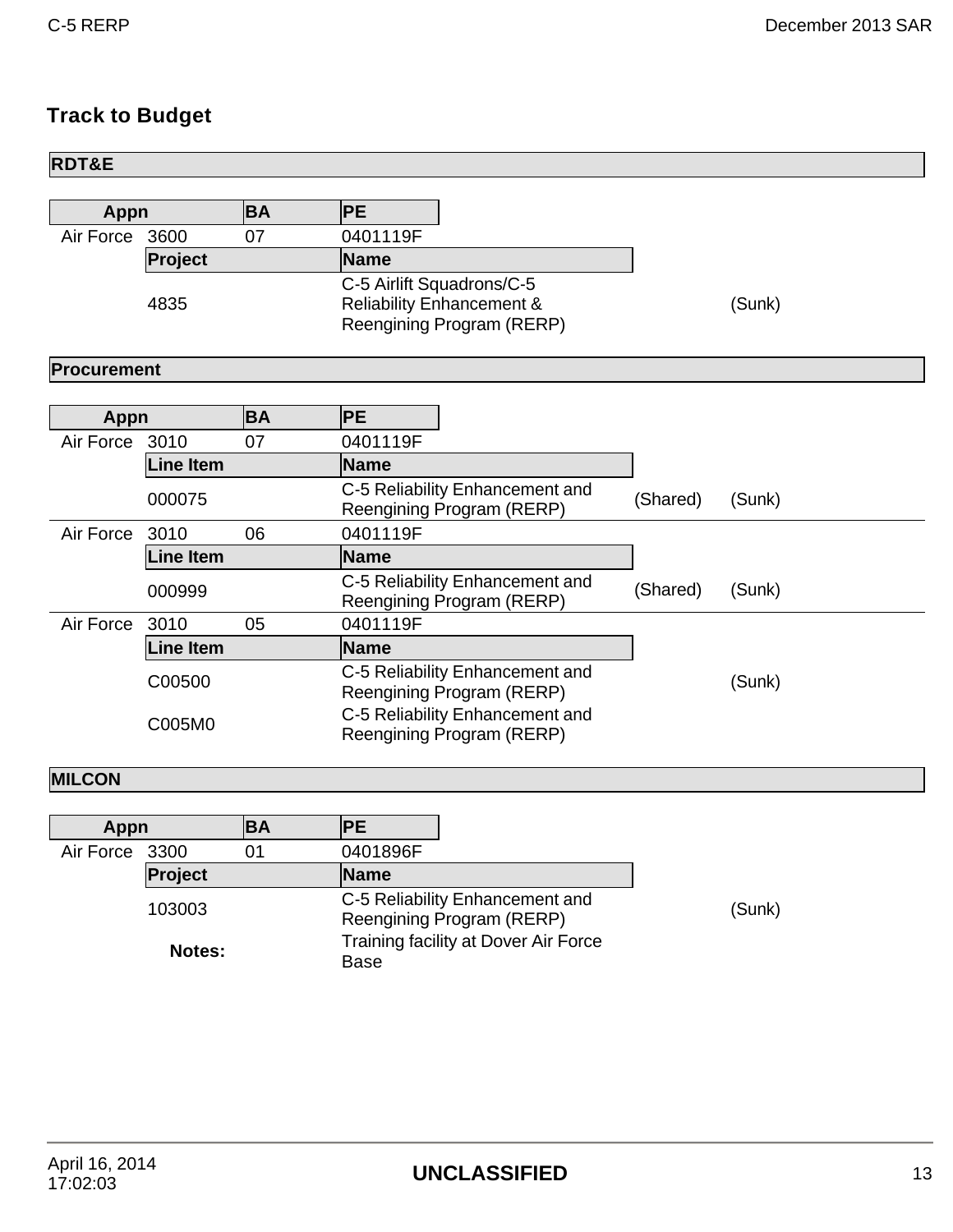## **Cost and Funding**

## **Cost Summary**

|                       | <b>BY2008 \$M</b>                      |                                                                       |        | <b>BY2008 \$M</b>                 |                                        | TY \$M                                                      |                                   |
|-----------------------|----------------------------------------|-----------------------------------------------------------------------|--------|-----------------------------------|----------------------------------------|-------------------------------------------------------------|-----------------------------------|
| Appropriation         | <b>SAR Baseline</b><br><b>Prod Est</b> | <b>Current APB</b><br><b>Production</b><br><b>Objective/Threshold</b> |        | <b>Current</b><br><b>Estimate</b> | <b>SAR Baseline</b><br><b>Prod Est</b> | <b>Current APB</b><br><b>Production</b><br><b>Objective</b> | <b>Current</b><br><b>Estimate</b> |
| RDT&E                 | 1722.9                                 | 1734.3                                                                | 1907.7 | 1691.2                            | 1643.5                                 | 1645.0                                                      | 1601.2                            |
| Procurement           | 5415.9                                 | 5396.3                                                                | 5935.9 | 5036.5                            | 6042.1                                 | 5860.4                                                      | 5532.4                            |
| Flyaway               |                                        |                                                                       | --     | 4191.8                            | --                                     | --                                                          | 4609.7                            |
| Recurring             |                                        |                                                                       | --     | 4191.8                            |                                        | --                                                          | 4609.7                            |
| Non Recurring         |                                        |                                                                       | --     | 0.0                               |                                        | --                                                          | 0.0                               |
| Support               |                                        |                                                                       | --     | 844.7                             | --                                     | --                                                          | 922.7                             |
| <b>Other Support</b>  |                                        |                                                                       | --     | 290.7                             |                                        | --                                                          | 316.9                             |
| <b>Initial Spares</b> |                                        |                                                                       | --     | 554.0                             |                                        | --                                                          | 605.8                             |
| <b>MILCON</b>         | 7.8                                    | 5.1                                                                   | 5.6    | 5.0                               | 8.5                                    | 5.3                                                         | 5.3                               |
| Acq O&M               | 0.0                                    | 0.0                                                                   | --     | 0.0                               | 0.0                                    | 0.0                                                         | 0.0                               |
| Total                 | 7146.6                                 | 7135.7                                                                | N/A    | 6732.7                            | 7694.1                                 | 7510.7                                                      | 7138.9                            |

### **Total Acquisition Cost and Quantity**

Confidence Level for Current APB Cost 50% -

Confidence Level for current Acquisition Program Baseline (APB) cost is 50%. The Independent Cost Estimate (ICE) to support C-5 RERP Full Rate Production decision, like all life-cycle cost estimates previously performed by the Cost Assessment and Program Evaluation (CAPE), is built upon a product-oriented work breakdown structure, based on historical actual cost information to the maximum extent possible, and, most importantly, based on conservative assumptions that are consistent with actual demonstrated contractor and government performance for a series of acquisition programs in which the Department has been successful.

It is difficult to calculate mathematically the precise confidence levels associated with life-cycle cost estimates prepared for Major Defense Acquisition Program (MDAPs) programs. Based on the rigor in methods used in building estimates, the strong adherence to the collection and use of historical cost information, and the review of applied assumptions, we project that it is about equally likely that the estimate will prove too low or too high for execution of the program described.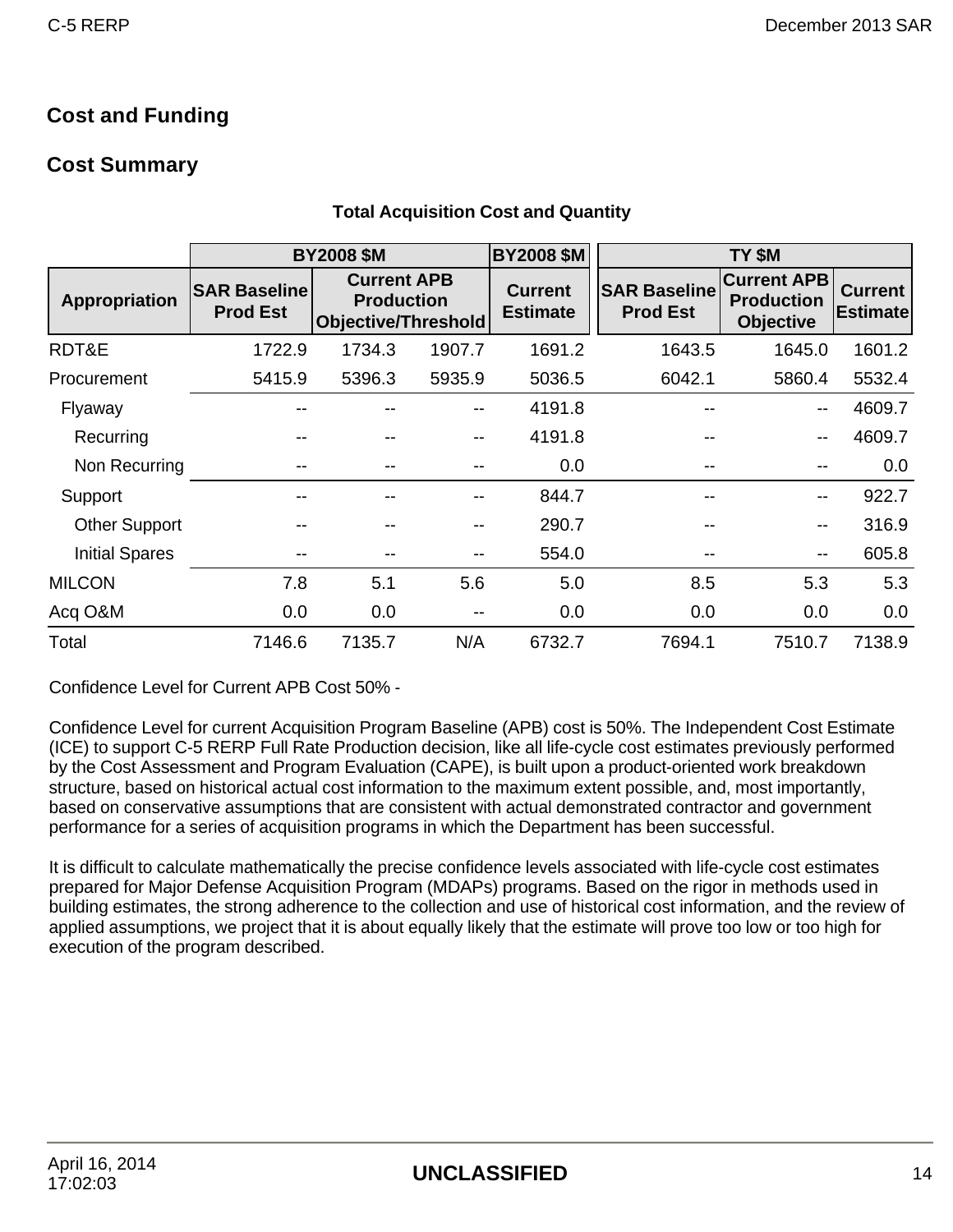| Quantity    | <b>SAR Baseline</b><br><b>Prod Est</b> | <b>Current APB</b><br><b>Production</b> | <b>Current Estimate</b> |
|-------------|----------------------------------------|-----------------------------------------|-------------------------|
| RDT&E       |                                        |                                         |                         |
| Procurement | 49                                     | 49                                      | 49                      |
| Total       | 52                                     | 52                                      | 52                      |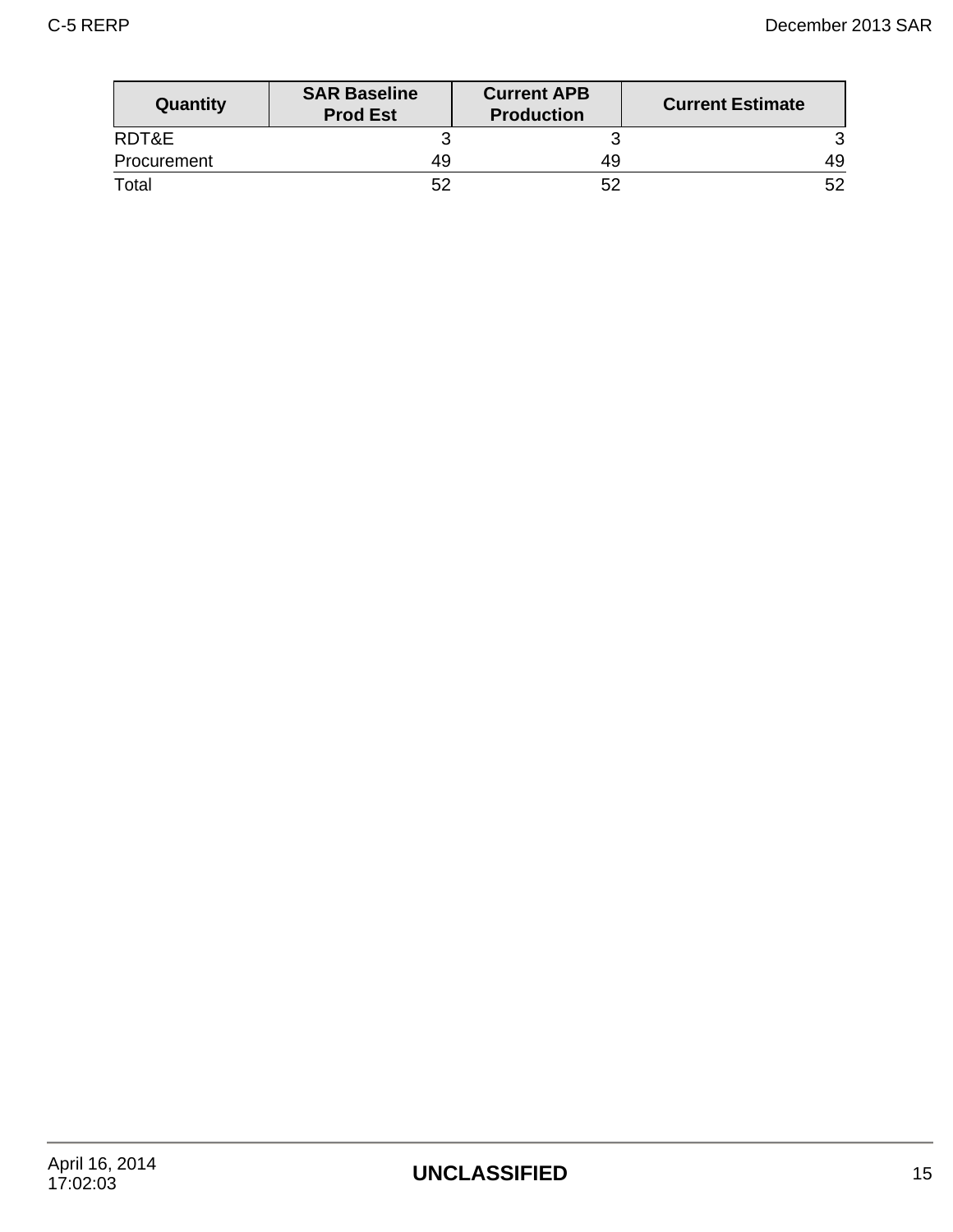# **Cost and Funding**

# **Funding Summary**

| <b>Appropriation and Quantity Summary</b><br>FY2015 President's Budget / December 2013 SAR (TY\$ M) |              |               |               |               |               |               |               |                       |              |  |  |  |
|-----------------------------------------------------------------------------------------------------|--------------|---------------|---------------|---------------|---------------|---------------|---------------|-----------------------|--------------|--|--|--|
| <b>Appropriation</b>                                                                                | <b>Prior</b> | <b>FY2014</b> | <b>FY2015</b> | <b>FY2016</b> | <b>FY2017</b> | <b>FY2018</b> | <b>FY2019</b> | To<br><b>Complete</b> | <b>Total</b> |  |  |  |
| RDT&E                                                                                               | 1601.2       | 0.0           | 0.0           | 0.0           | 0.0           | 0.0           | 0.0           | 0.0                   | 1601.2       |  |  |  |
| Procurement                                                                                         | 4149.3       | 1051.6        | 331.5         | 0.0           | 0.0           | 0.0           | 0.0           | 0.0                   | 5532.4       |  |  |  |
| <b>MILCON</b>                                                                                       | 5.3          | 0.0           | 0.0           | 0.0           | 0.0           | 0.0           | 0.0           | 0.0                   | 5.3          |  |  |  |
| Acq O&M                                                                                             | 0.0          | 0.0           | 0.0           | 0.0           | 0.0           | 0.0           | 0.0           | 0.0                   | 0.0          |  |  |  |
| PB 2015 Total                                                                                       | 5755.8       | 1051.6        | 331.5         | 0.0           | 0.0           | 0.0           | 0.0           | 0.0                   | 7138.9       |  |  |  |
| PB 2014 Total                                                                                       | 5912.2       | 1153.9        | 334.7         | 0.0           | 0.0           | 0.0           | 0.0           | 0.0                   | 7400.8       |  |  |  |
| Delta                                                                                               | $-156.4$     | $-102.3$      | $-3.2$        | 0.0           | 0.0           | 0.0           | 0.0           | 0.0                   | $-261.9$     |  |  |  |

### **Quantity Undistributed Prior FY2014 FY2015 FY2016 FY2017 FY2018 FY2019 To Complete Total** Development 3 0 0 0 0 0 0 0 0 3 Production 0 38 11 0 0 0 0 0 0 49 PB 2015 Total 3 38 11 0 0 0 0 0 0 52 PB 2014 Total 3 38 11 0 0 0 0 0 0 52 Delta 0 0 0 0 0 0 0 0 0 0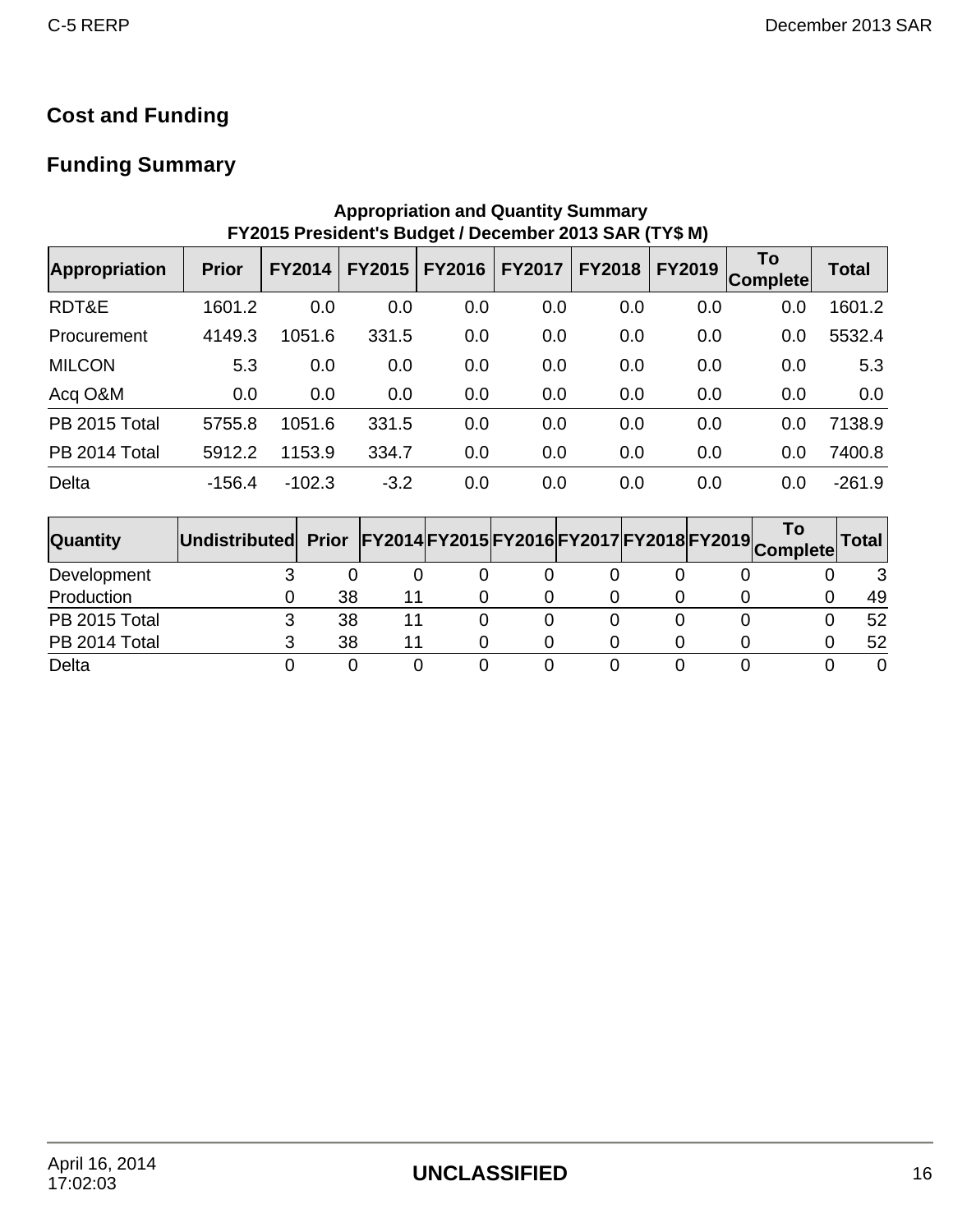# **Cost and Funding**

# **Annual Funding By Appropriation**

## **Annual Funding TY\$**

# **3600 | RDT&E | Research, Development, Test, and Evaluation, Air Force**

| <b>Fiscal</b><br>Year | Quantity | <b>End Item</b><br><b>Recurring</b><br><b>Flyaway</b><br>TY \$M | <b>Non End</b><br><b>Item</b><br><b>Recurring</b><br><b>Flyaway</b><br>TY \$M | <b>Non</b><br><b>Recurring</b><br><b>Flyaway</b><br>TY \$M | <b>Total</b><br><b>Flyaway</b><br>TY \$M | <b>Total</b><br><b>Support</b><br>TY \$M | <b>Total</b><br>Program<br>TY \$M |
|-----------------------|----------|-----------------------------------------------------------------|-------------------------------------------------------------------------------|------------------------------------------------------------|------------------------------------------|------------------------------------------|-----------------------------------|
| 2000                  | --       | --                                                              | --                                                                            |                                                            | --                                       |                                          | 16.3                              |
| 2001                  |          |                                                                 | --                                                                            |                                                            |                                          |                                          | 39.6                              |
| 2002                  | --       |                                                                 | --                                                                            |                                                            | --                                       | --                                       | 83.7                              |
| 2003                  | --       | --                                                              | --                                                                            |                                                            | --                                       | --                                       | 191.4                             |
| 2004                  |          |                                                                 |                                                                               |                                                            | --                                       | --                                       | 260.2                             |
| 2005                  |          |                                                                 | --                                                                            |                                                            | --                                       | --                                       | 278.2                             |
| 2006                  |          |                                                                 | --                                                                            |                                                            | --                                       | --                                       | 222.9                             |
| 2007                  |          |                                                                 |                                                                               |                                                            | --                                       |                                          | 137.6                             |
| 2008                  |          |                                                                 | --                                                                            |                                                            | --                                       | --                                       | 161.6                             |
| 2009                  |          |                                                                 | --                                                                            |                                                            | --                                       |                                          | 80.9                              |
| 2010                  | --       | --                                                              | --                                                                            |                                                            | --                                       | --                                       | 62.4                              |
| 2011                  | --       |                                                                 | --                                                                            |                                                            | --                                       |                                          | 54.4                              |
| 2012                  | --       | --                                                              | --                                                                            |                                                            | --                                       | --                                       | 12.0                              |
| <b>Subtotal</b>       | 3        | --                                                              | --                                                                            | --                                                         | --                                       | --                                       | 1601.2                            |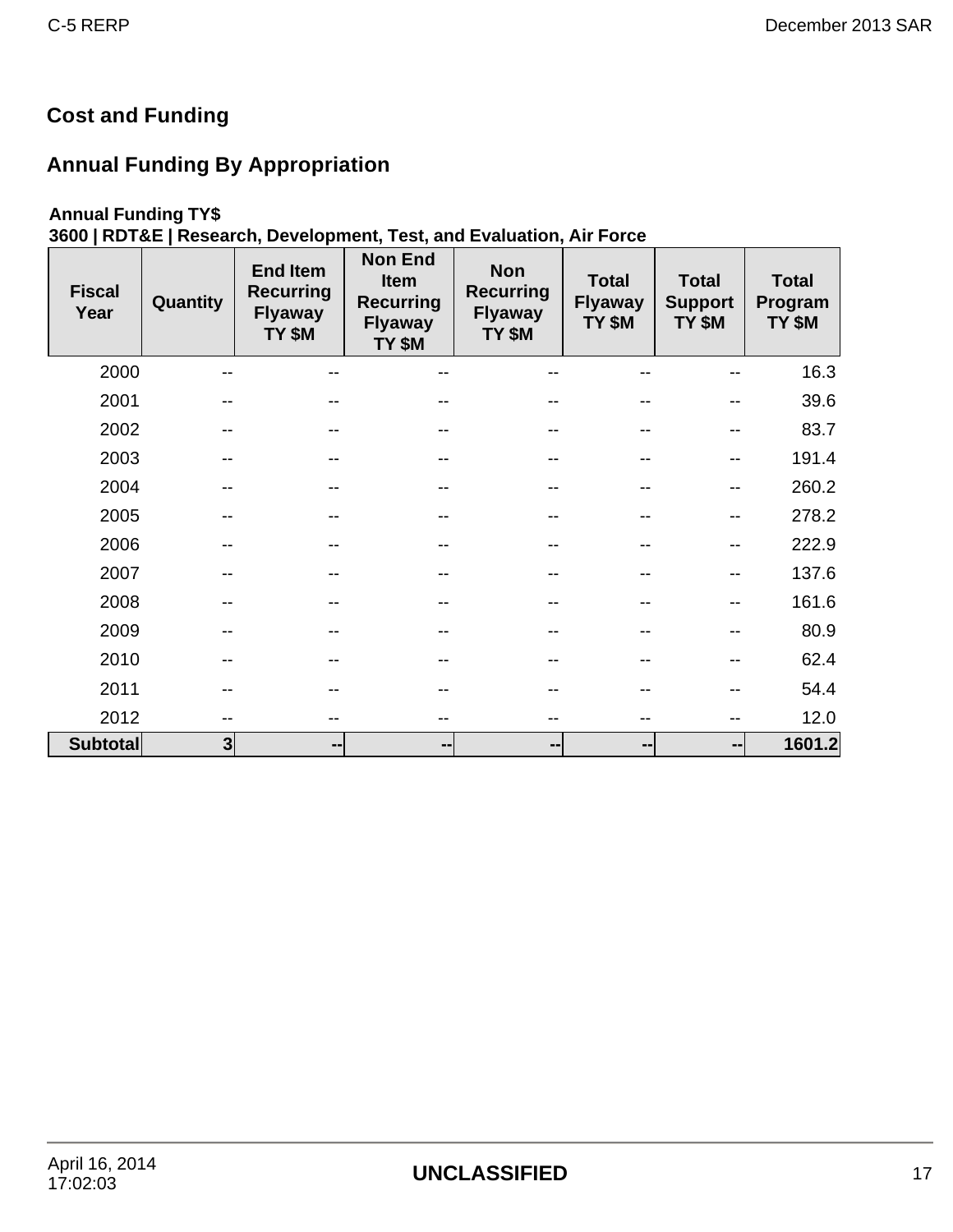# **Annual Funding BY\$**

# **3600 | RDT&E | Research, Development, Test, and Evaluation, Air Force**

| <b>Fiscal</b><br>Year | <b>Quantity</b> | <b>End Item</b><br><b>Recurring</b><br><b>Flyaway</b><br>BY 2008 \$M | <b>Non End</b><br><b>Item</b><br><b>Recurring</b><br><b>Flyaway</b><br>BY 2008 \$M | <b>Non</b><br><b>Recurring</b><br><b>Flyaway</b><br>BY 2008 \$M | <b>Total</b><br><b>Flyaway</b> | <b>Total</b><br><b>Support</b><br>BY 2008 \$M BY 2008 \$M | <b>Total</b><br>Program<br><b>BY 2008 \$M</b> |
|-----------------------|-----------------|----------------------------------------------------------------------|------------------------------------------------------------------------------------|-----------------------------------------------------------------|--------------------------------|-----------------------------------------------------------|-----------------------------------------------|
| 2000                  |                 |                                                                      |                                                                                    |                                                                 |                                |                                                           | 19.0                                          |
| 2001                  |                 |                                                                      |                                                                                    |                                                                 |                                |                                                           | 45.6                                          |
| 2002                  |                 |                                                                      |                                                                                    |                                                                 |                                |                                                           | 95.4                                          |
| 2003                  |                 |                                                                      |                                                                                    |                                                                 |                                |                                                           | 215.2                                         |
| 2004                  |                 |                                                                      |                                                                                    |                                                                 |                                |                                                           | 285.4                                         |
| 2005                  |                 |                                                                      |                                                                                    |                                                                 |                                |                                                           | 297.5                                         |
| 2006                  |                 |                                                                      |                                                                                    |                                                                 |                                |                                                           | 231.4                                         |
| 2007                  |                 |                                                                      |                                                                                    |                                                                 |                                |                                                           | 139.2                                         |
| 2008                  |                 |                                                                      |                                                                                    |                                                                 |                                |                                                           | 160.2                                         |
| 2009                  |                 |                                                                      |                                                                                    |                                                                 |                                |                                                           | 79.2                                          |
| 2010                  |                 |                                                                      |                                                                                    |                                                                 |                                |                                                           | 60.3                                          |
| 2011                  |                 |                                                                      |                                                                                    |                                                                 |                                |                                                           | 51.6                                          |
| 2012                  |                 |                                                                      |                                                                                    |                                                                 |                                |                                                           | 11.2                                          |
| <b>Subtotal</b>       | 3               | --                                                                   | --                                                                                 | --                                                              | --                             | $\qquad \qquad \blacksquare$                              | 1691.2                                        |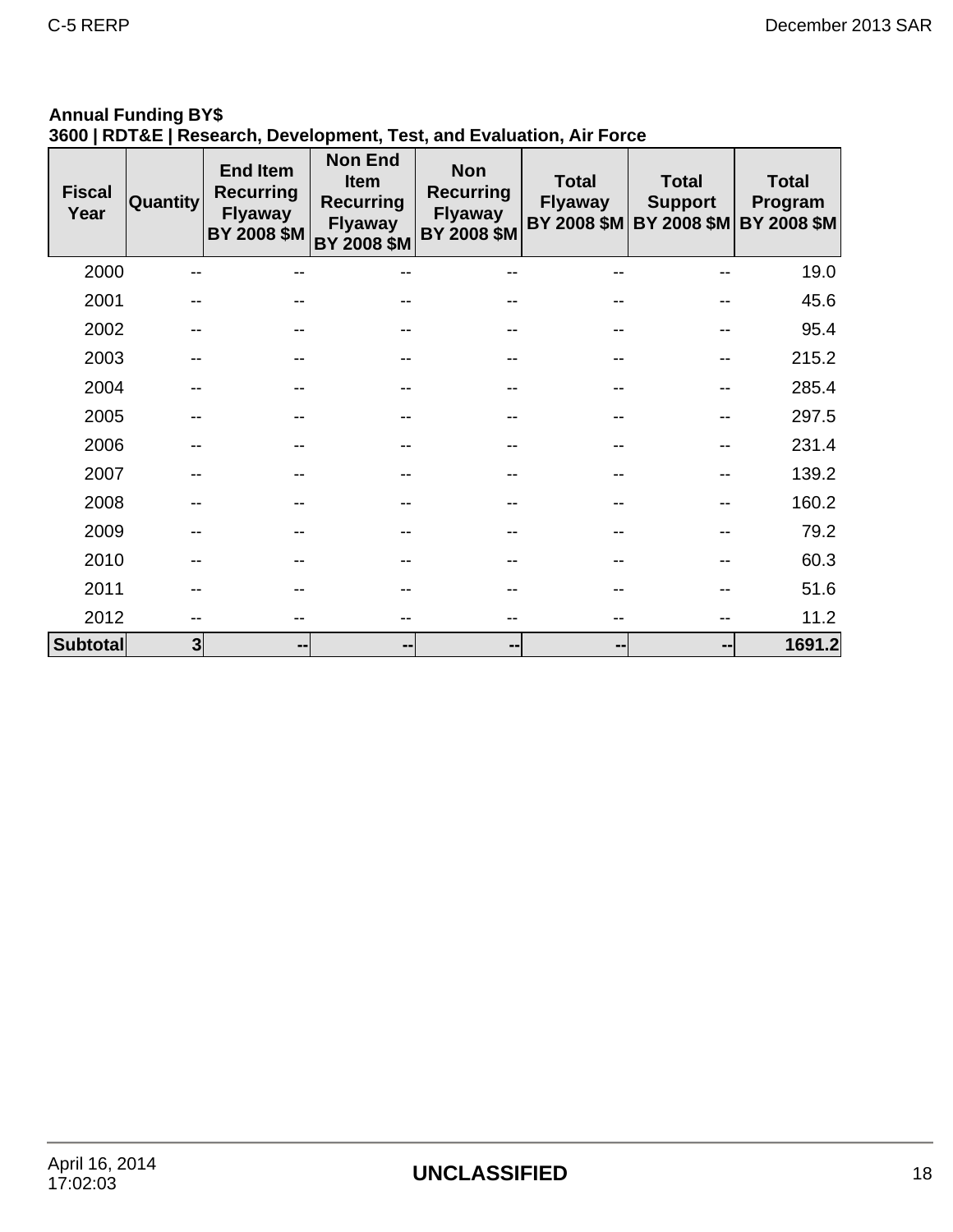### **Annual Funding TY\$ 3010 | Procurement | Aircraft Procurement, Air Force**

| <b>Fiscal</b><br>Year | Quantity       | <b>End Item</b><br><b>Recurring</b><br><b>Flyaway</b><br>TY \$M | <b>Non End</b><br><b>Item</b><br><b>Recurring</b><br><b>Flyaway</b><br>TY \$M | <b>Non</b><br><b>Recurring</b><br><b>Flyaway</b><br>TY \$M | <b>Total</b><br><b>Flyaway</b><br>TY \$M | <b>Total</b><br><b>Support</b><br>TY \$M | <b>Total</b><br>Program<br>TY \$M |
|-----------------------|----------------|-----------------------------------------------------------------|-------------------------------------------------------------------------------|------------------------------------------------------------|------------------------------------------|------------------------------------------|-----------------------------------|
| 2007                  |                | 52.5                                                            | --                                                                            |                                                            | 52.5                                     | 9.0                                      | 61.5                              |
| 2008                  | $\mathbf{1}$   | 132.6                                                           | --                                                                            | $\sim$ $\sim$                                              | 132.6                                    | 61.3                                     | 193.9                             |
| 2009                  | 3              | 289.9                                                           | --                                                                            | --                                                         | 289.9                                    | 46.7                                     | 336.6                             |
| 2010                  | 5              | 482.9                                                           | --                                                                            | --                                                         | 482.9                                    | 72.3                                     | 555.2                             |
| 2011                  | $\overline{7}$ | 637.3                                                           | --                                                                            | --                                                         | 637.3                                    | 186.4                                    | 823.7                             |
| 2012                  | 11             | 810.5                                                           | --                                                                            | --                                                         | 810.5                                    | 221.3                                    | 1031.8                            |
| 2013                  | 11             | 1009.5                                                          | --                                                                            | $\overline{\phantom{m}}$                                   | 1009.5                                   | 137.1                                    | 1146.6                            |
| 2014                  | 11             | 893.3                                                           | --                                                                            | $\sim$ $\sim$                                              | 893.3                                    | 158.3                                    | 1051.6                            |
| 2015                  |                | 301.2                                                           |                                                                               | --                                                         | 301.2                                    | 30.3                                     | 331.5                             |
| <b>Subtotal</b>       | 49             | 4609.7                                                          | $\qquad \qquad \blacksquare$                                                  | $\qquad \qquad \blacksquare$                               | 4609.7                                   | 922.7                                    | 5532.4                            |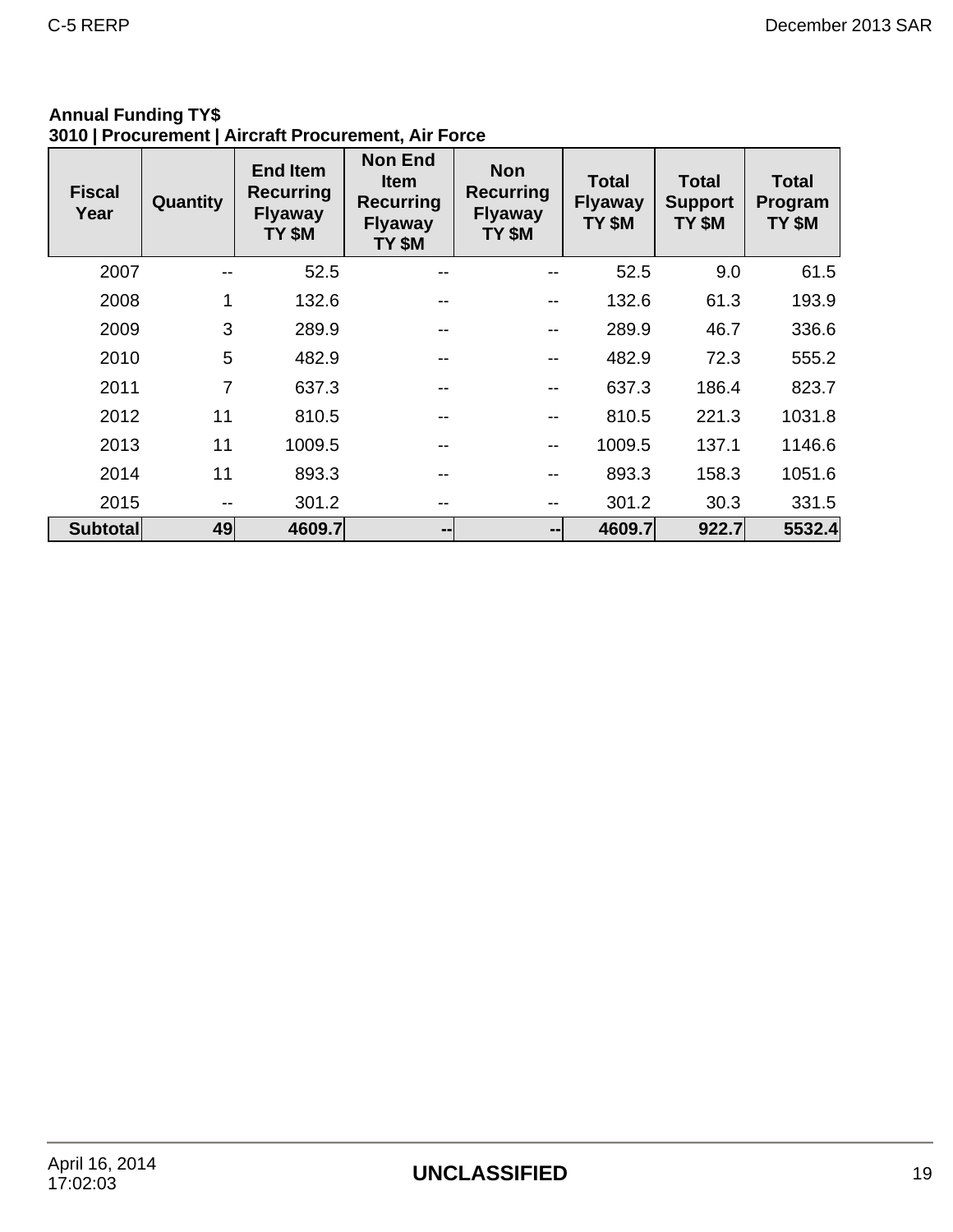### **Annual Funding BY\$ 3010 | Procurement | Aircraft Procurement, Air Force**

| <b>Fiscal</b><br>Year | <b>Quantity</b> | <b>End Item</b><br><b>Recurring</b><br><b>Flyaway</b><br><b>BY 2008 \$M</b> | <b>Non End</b><br><b>Item</b><br><b>Recurring</b><br><b>Flyaway</b><br>BY 2008 \$M | <b>Non</b><br><b>Recurring</b><br><b>Flyaway</b><br><b>BY 2008 \$M</b> | <b>Total</b><br><b>Flyaway</b><br><b>BY 2008 \$M</b> | <b>Total</b><br><b>Support</b><br><b>BY 2008 \$M</b> | <b>Total</b><br>Program<br><b>BY 2008 \$M</b> |
|-----------------------|-----------------|-----------------------------------------------------------------------------|------------------------------------------------------------------------------------|------------------------------------------------------------------------|------------------------------------------------------|------------------------------------------------------|-----------------------------------------------|
| 2007                  | --              | 52.3                                                                        |                                                                                    |                                                                        | 52.3                                                 | 8.9                                                  | 61.2                                          |
| 2008                  | 1               | 129.9                                                                       |                                                                                    |                                                                        | 129.9                                                | 60.1                                                 | 190.0                                         |
| 2009                  | 3               | 279.2                                                                       |                                                                                    |                                                                        | 279.2                                                | 45.0                                                 | 324.2                                         |
| 2010                  | 5               | 456.3                                                                       |                                                                                    |                                                                        | 456.3                                                | 68.3                                                 | 524.6                                         |
| 2011                  | $\overline{7}$  | 592.4                                                                       |                                                                                    |                                                                        | 592.4                                                | 173.2                                                | 765.6                                         |
| 2012                  | 11              | 740.9                                                                       |                                                                                    |                                                                        | 740.9                                                | 202.3                                                | 943.2                                         |
| 2013                  | 11              | 900.1                                                                       |                                                                                    |                                                                        | 900.1                                                | 122.2                                                | 1022.3                                        |
| 2014                  | 11              | 782.1                                                                       |                                                                                    |                                                                        | 782.1                                                | 138.6                                                | 920.7                                         |
| 2015                  | --              | 258.6                                                                       |                                                                                    |                                                                        | 258.6                                                | 26.1                                                 | 284.7                                         |
| <b>Subtotal</b>       | 49              | 4191.8                                                                      | --                                                                                 | $\overline{\phantom{a}}$                                               | 4191.8                                               | 844.7                                                | 5036.5                                        |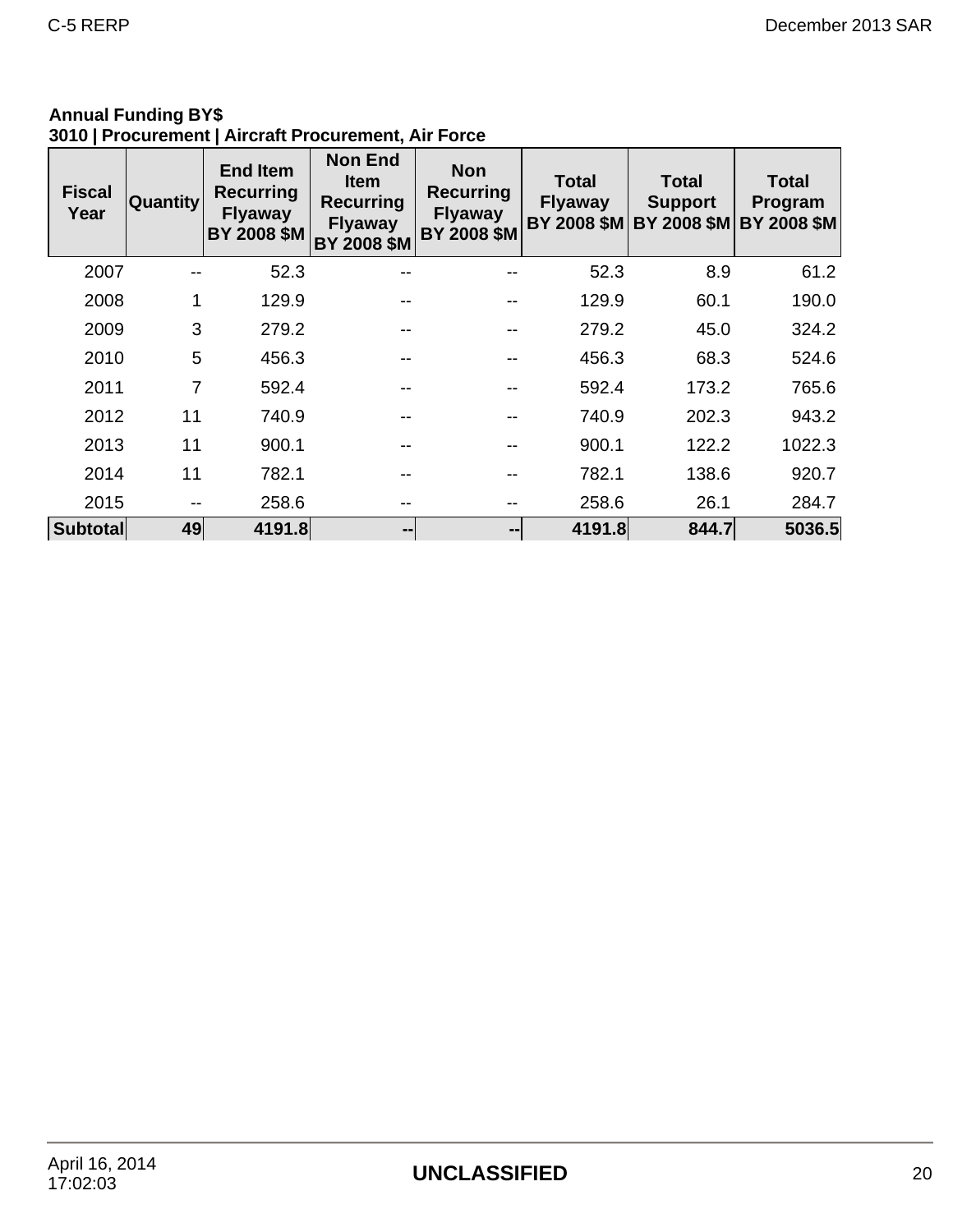### **Cost Quantity Information 3010 | Procurement | Aircraft Procurement, Air Force**

| <b>Fiscal</b><br>Year | Quantity | <b>End Item</b><br><b>Recurring</b><br>Flyaway<br>(Aligned<br>with<br>Quantity)<br><b>BY 2008</b><br>\$Μ |
|-----------------------|----------|----------------------------------------------------------------------------------------------------------|
| 2007                  |          |                                                                                                          |
| 2008                  | 1        | 176.1                                                                                                    |
| 2009                  | 3        | 294.4                                                                                                    |
| 2010                  | 5        | 471.8                                                                                                    |
| 2011                  | 7        | 631.6                                                                                                    |
| 2012                  | 11       | 881.8                                                                                                    |
| 2013                  | 11       | 834.8                                                                                                    |
| 2014                  | 11       | 901.3                                                                                                    |
| 2015                  |          |                                                                                                          |
| <b>Subtotal</b>       | 49       | 4191.8                                                                                                   |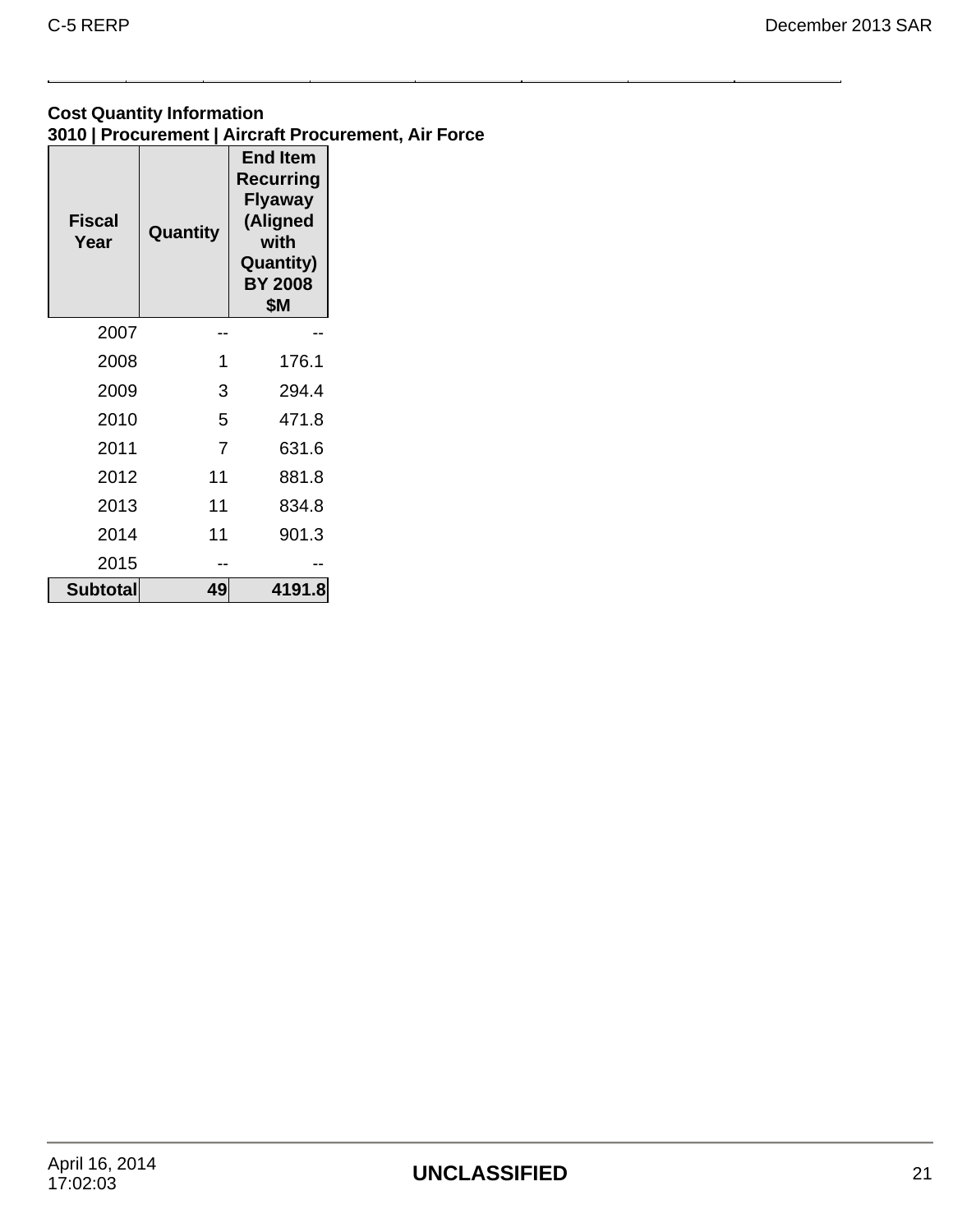### **Annual Funding TY\$ 3300 | MILCON | Military Construction, Air Force**

| <b>Fiscal</b><br>Year | <b>Total</b><br>Program<br>TY \$M |
|-----------------------|-----------------------------------|
| 2010                  | 5.3                               |
| <b>Subtotal</b>       |                                   |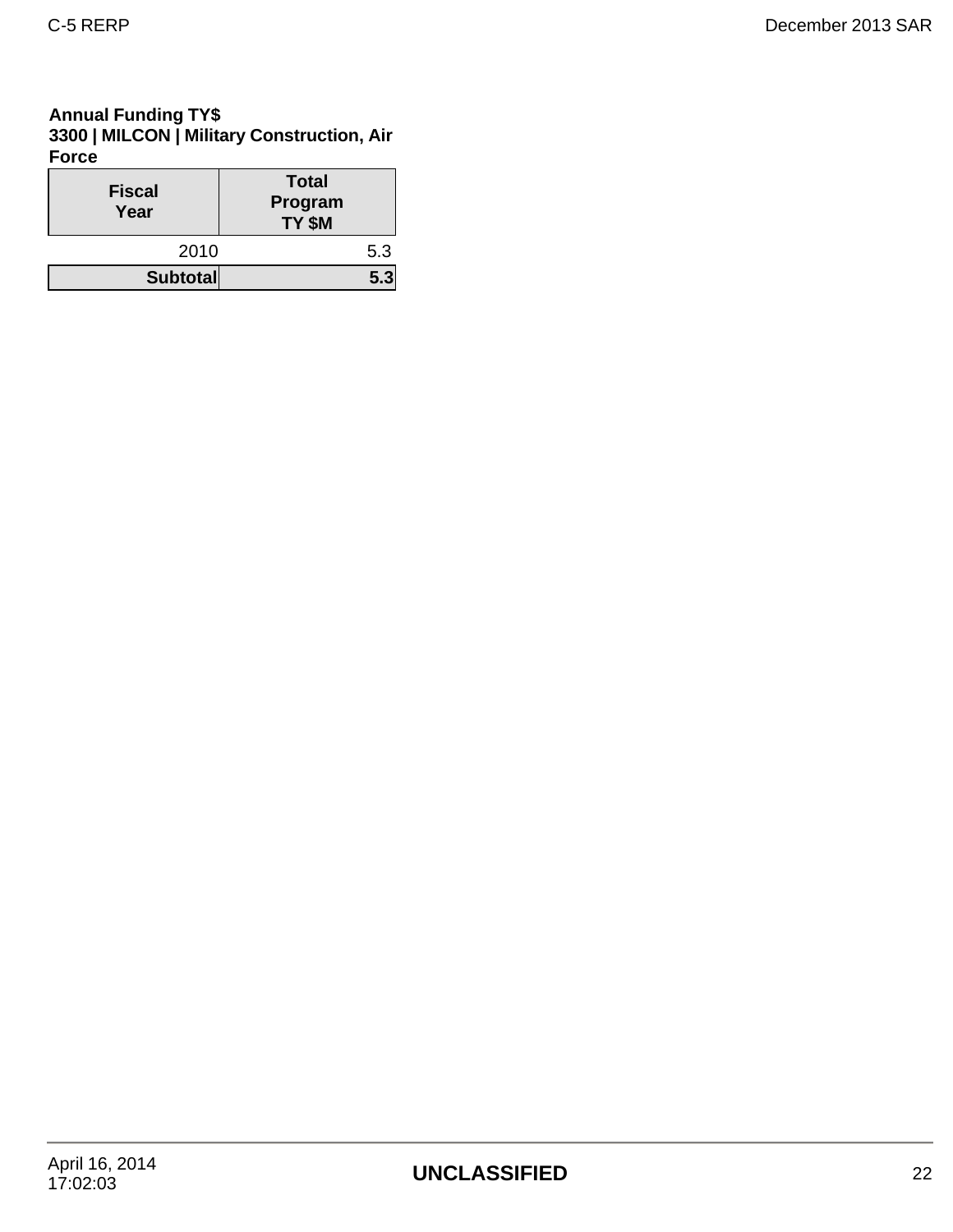### **Annual Funding BY\$ 3300 | MILCON | Military Construction, Air Force**

| <b>Fiscal</b><br>Year | <b>Total</b><br>Program<br><b>BY 2008 \$M</b> |
|-----------------------|-----------------------------------------------|
| 2010                  | 5.0                                           |
| <b>Subtotal</b>       | 5.0                                           |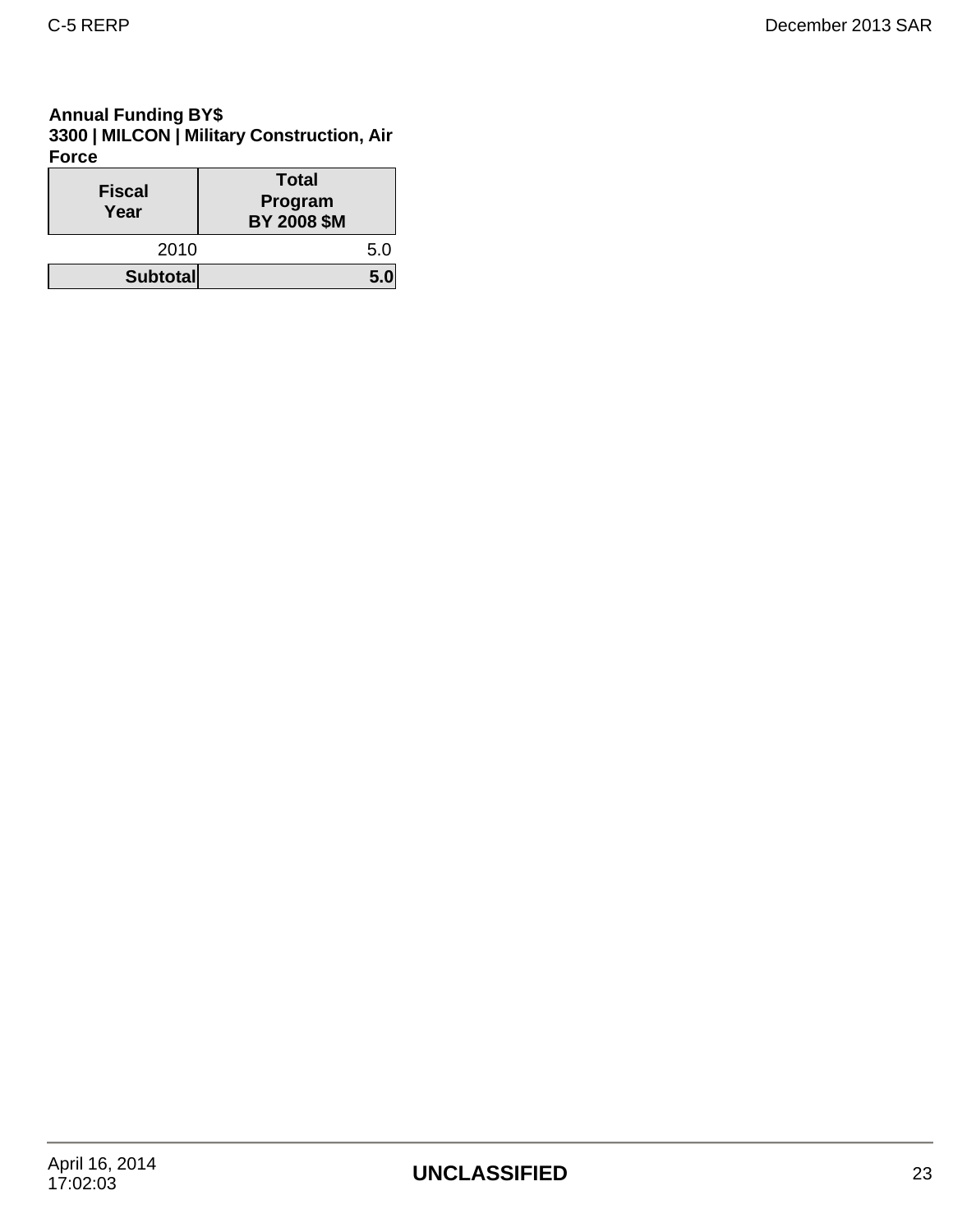## **Low Rate Initial Production**

|                          | <b>Initial LRIP Decision</b> | <b>Current Total LRIP</b> |
|--------------------------|------------------------------|---------------------------|
| <b>Approval Date</b>     | 11/5/2001                    | 3/25/2008                 |
| <b>Approved Quantity</b> | 12                           | 16                        |
| <b>Reference</b>         | Milestone B ADM              | Milestone C ADM           |
| <b>Start Year</b>        | 2006                         | 2007                      |
| <b>End Year</b>          | 2010                         | 2012                      |

The Current Total LRIP Quantity is more than 10% of the total production quantity due to the C-5 RERP Milestone C Acquisition Decision Memorandum (ADM) approving an LRIP quantity of 16 systems as being necessary to maintain a steady ramp to Full Rate Production. The start year changed from the Initial LRIP Decision to the Current Total LRIP during the Nunn-McCurdy restructure.

The procurement tempo to deliver a C-5 RERP aircraft is a three-year process. The first year is advance procurement of material with longer than 12 months duration to buy and deliver, the second year involves material procurement and fabrication, while the third and final year is installation on the aircraft.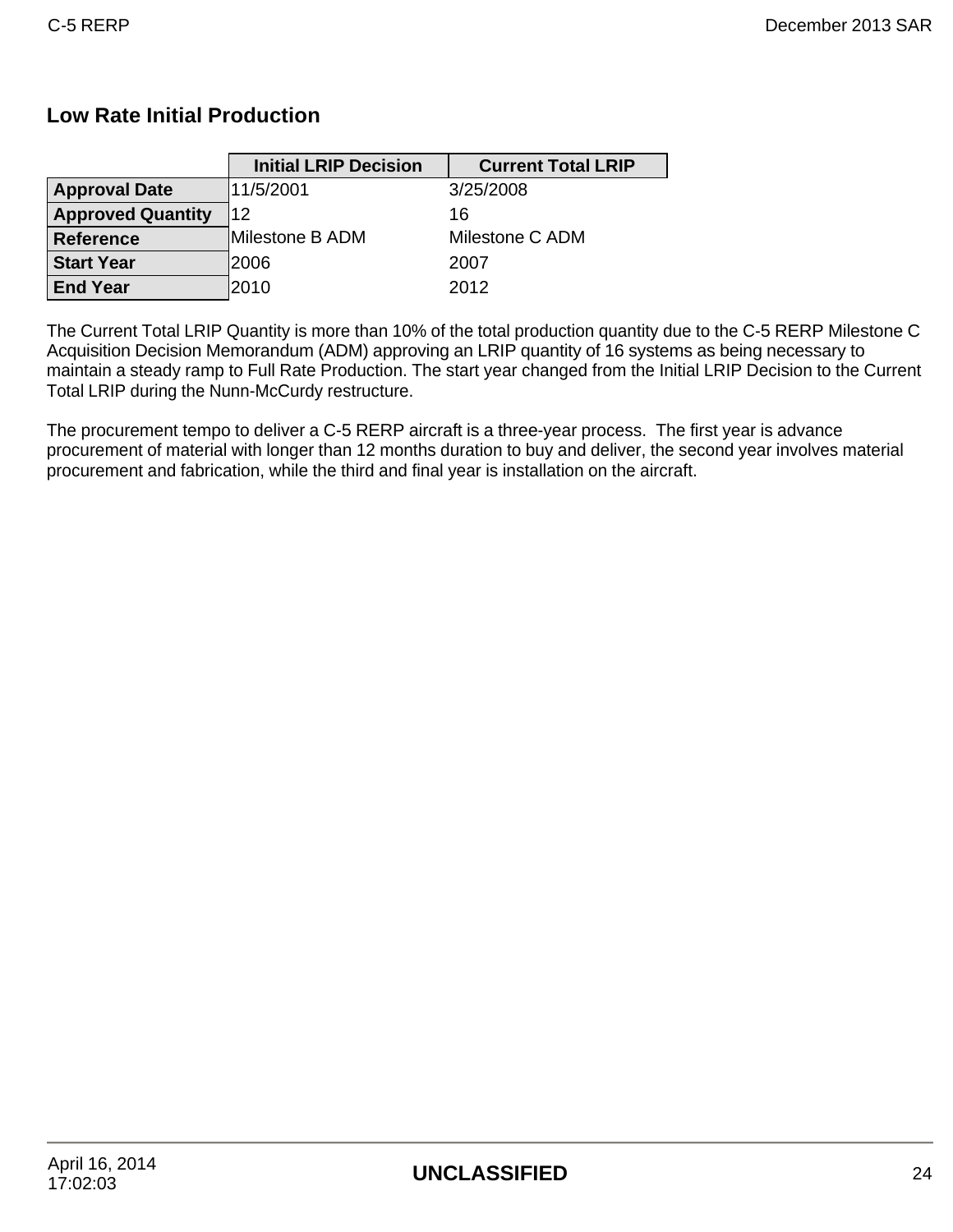# **Foreign Military Sales**

None

# **Nuclear Costs**

None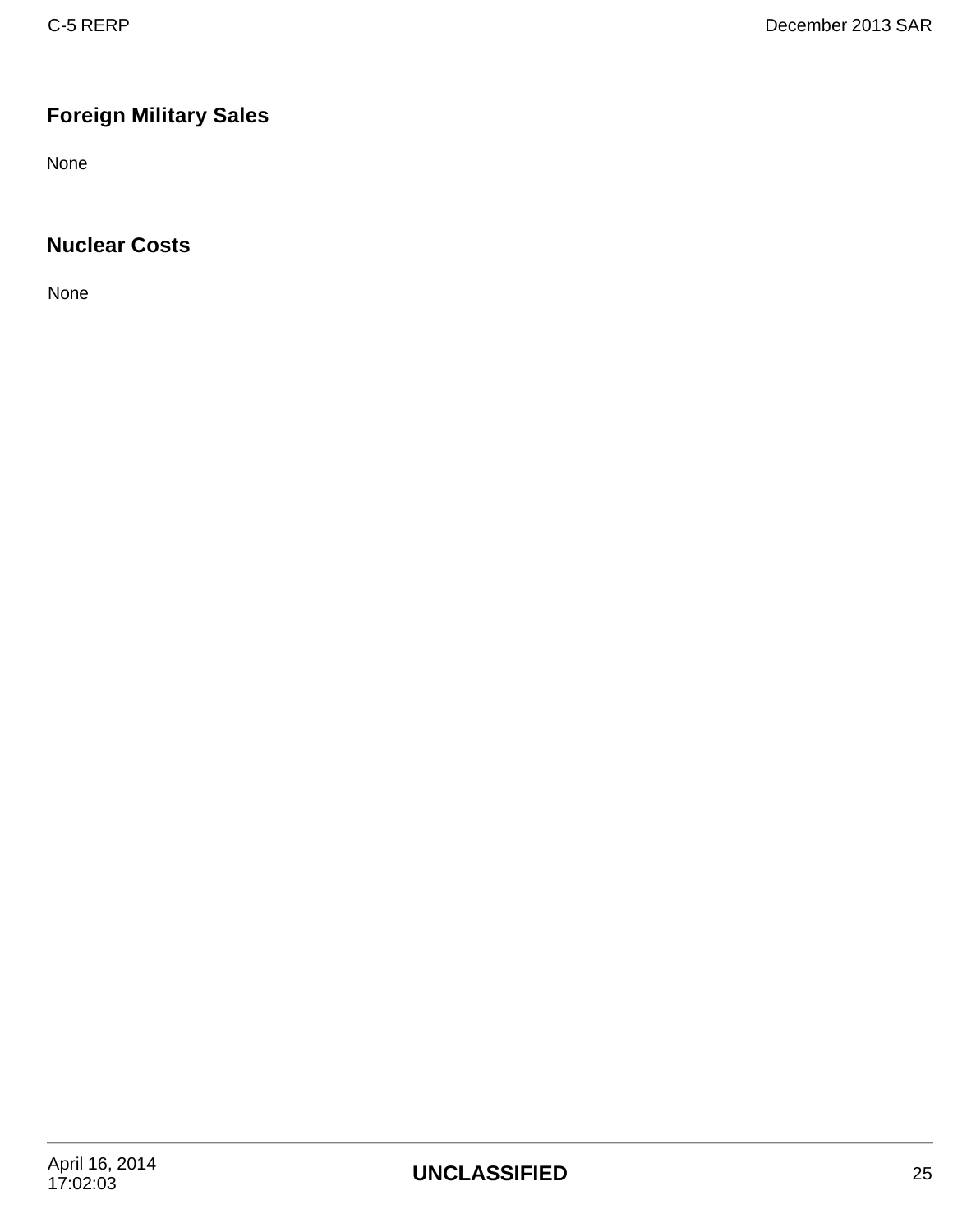# **Unit Cost**

# **Unit Cost Report**

|                                      | <b>BY2008 \$M</b>                                                          | <b>BY2008 \$M</b>                         |                       |
|--------------------------------------|----------------------------------------------------------------------------|-------------------------------------------|-----------------------|
| <b>Unit Cost</b>                     | <b>Current UCR</b><br><b>Baseline</b><br>(OCT 2010 APB)                    | <b>Current Estimate</b><br>(DEC 2013 SAR) | <b>BY</b><br>% Change |
| Program Acquisition Unit Cost (PAUC) |                                                                            |                                           |                       |
| Cost                                 | 7135.7                                                                     | 6732.7                                    |                       |
| Quantity                             | 52                                                                         | 52                                        |                       |
| <b>Unit Cost</b>                     | 137.225                                                                    | 129.475                                   | $-5.65$               |
| Average Procurement Unit Cost (APUC) |                                                                            |                                           |                       |
| Cost                                 | 5396.3                                                                     | 5036.5                                    |                       |
| Quantity                             | 49                                                                         | 49                                        |                       |
| <b>Unit Cost</b>                     | 110.129                                                                    | 102.786                                   | $-6.67$               |
|                                      |                                                                            |                                           |                       |
|                                      | <b>BY2008 \$M</b>                                                          | <b>BY2008 \$M</b>                         |                       |
|                                      |                                                                            |                                           |                       |
| <b>Unit Cost</b>                     | <b>Revised</b><br><b>Original UCR</b><br><b>Baseline</b><br>(JUN 2008 APB) | <b>Current Estimate</b><br>(DEC 2013 SAR) | <b>BY</b><br>% Change |
| Program Acquisition Unit Cost (PAUC) |                                                                            |                                           |                       |
| Cost                                 | 7146.6                                                                     | 6732.7                                    |                       |
| Quantity                             | 52                                                                         | 52                                        |                       |
| <b>Unit Cost</b>                     | 137.435                                                                    | 129.475                                   | $-5.79$               |
| Average Procurement Unit Cost (APUC) |                                                                            |                                           |                       |
| Cost                                 | 5415.9                                                                     | 5036.5                                    |                       |
| Quantity                             | 49                                                                         | 49                                        |                       |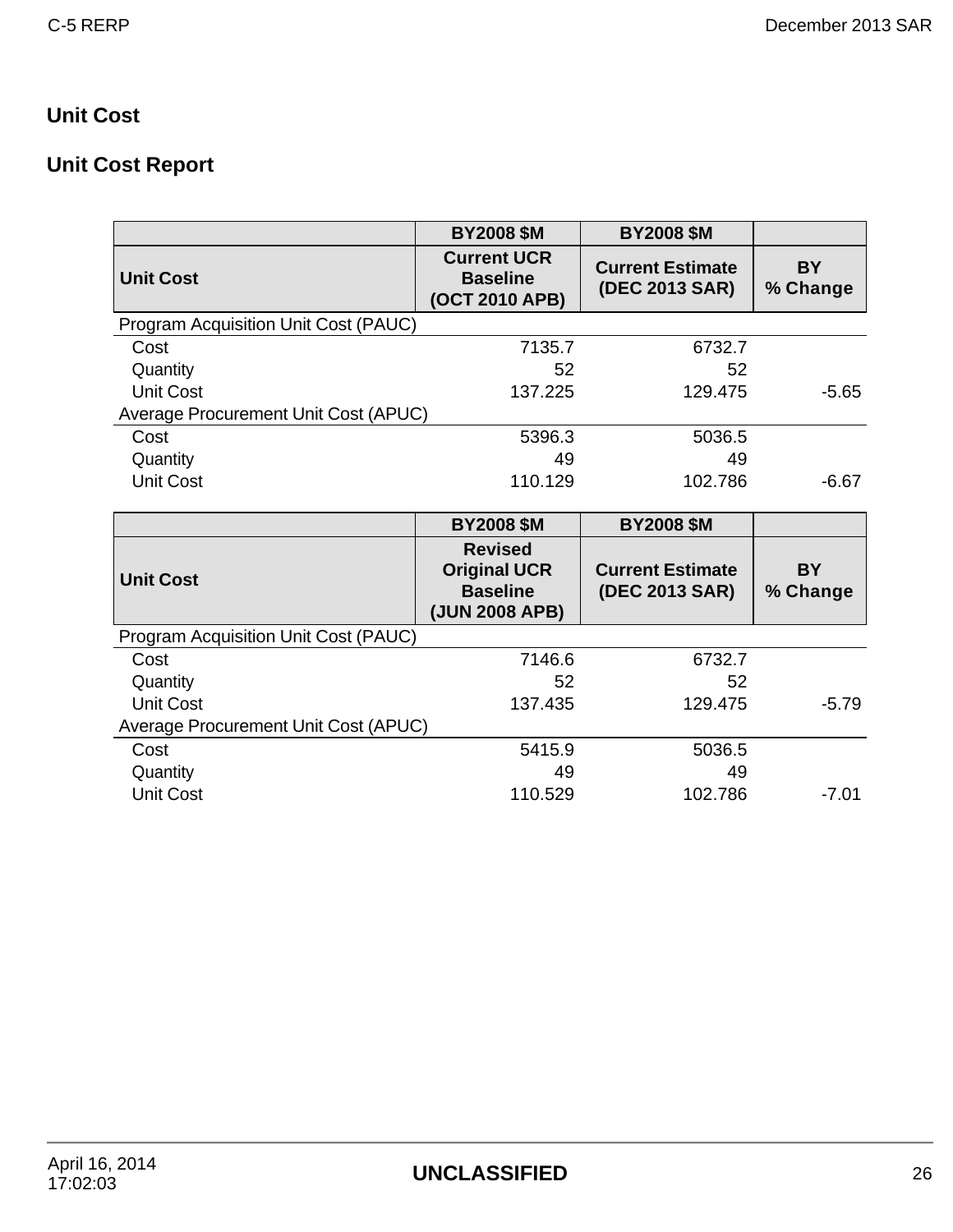## **Unit Cost History**



|                             |                 | <b>BY2008 \$M</b> |             | TY \$M      |             |
|-----------------------------|-----------------|-------------------|-------------|-------------|-------------|
|                             | <b>Date</b>     | <b>PAUC</b>       | <b>APUC</b> | <b>PAUC</b> | <b>APUC</b> |
| <b>Original APB</b>         | <b>NOV 2001</b> | 81.955            | 71.010      | 88.047      | 78.293      |
| APB as of January 2006      | FEB 2005        | 92.829            | 81.564      | 98.252      | 88.355      |
| <b>Revised Original APB</b> | <b>JUN 2008</b> | 137.435           | 110.529     | 147.963     | 123.308     |
| <b>Prior APB</b>            | <b>JUN 2008</b> | 137.435           | 110.529     | 147.963     | 123.308     |
| <b>Current APB</b>          | <b>OCT 2010</b> | 137.225           | 110.129     | 144.437     | 119.600     |
| <b>Prior Annual SAR</b>     | <b>DEC 2012</b> | 133.292           | 106.822     | 142.323     | 118.233     |
| <b>Current Estimate</b>     | <b>DEC 2013</b> | 129.475           | 102.786     | 137.287     | 112.906     |

### **SAR Unit Cost History**

### **Initial SAR Baseline to Current SAR Baseline (TY \$M)**

| <b>Initial PAUC</b> | <b>Changes</b> |        |            |          |            |       |            | <b>PAUC</b>  |                 |
|---------------------|----------------|--------|------------|----------|------------|-------|------------|--------------|-----------------|
| <b>Dev Est</b>      | <b>Econ</b>    | Qty    | <b>Sch</b> | Eng      | <b>Est</b> | Oth   | <b>Spt</b> | <b>Total</b> | <b>Prod Est</b> |
| 88.047              | 0.635          | 55.435 | 10.863     | $-1.056$ | $-6.673$   | 0.000 | 712<br>0.7 | 59.916       | 147.963         |

### **Current SAR Baseline to Current Estimate (TY \$M)**

| <b>PAUC</b>     | <b>Changes</b> |       |                                                                      |       |          |       |          | <b>PAUC</b> |                    |
|-----------------|----------------|-------|----------------------------------------------------------------------|-------|----------|-------|----------|-------------|--------------------|
| <b>Prod Est</b> | <b>Econ</b>    | Qty   | <b>Est</b><br>Eng<br><b>Spt</b><br><b>Sch</b><br>Oth<br><b>Total</b> |       |          |       |          |             | <b>Current Est</b> |
| 147.963         | $-1.927$       | 0.000 | 0.000                                                                | 0.000 | $-6.084$ | 0.000 | $-2.665$ | $-10.676$   | 137.287            |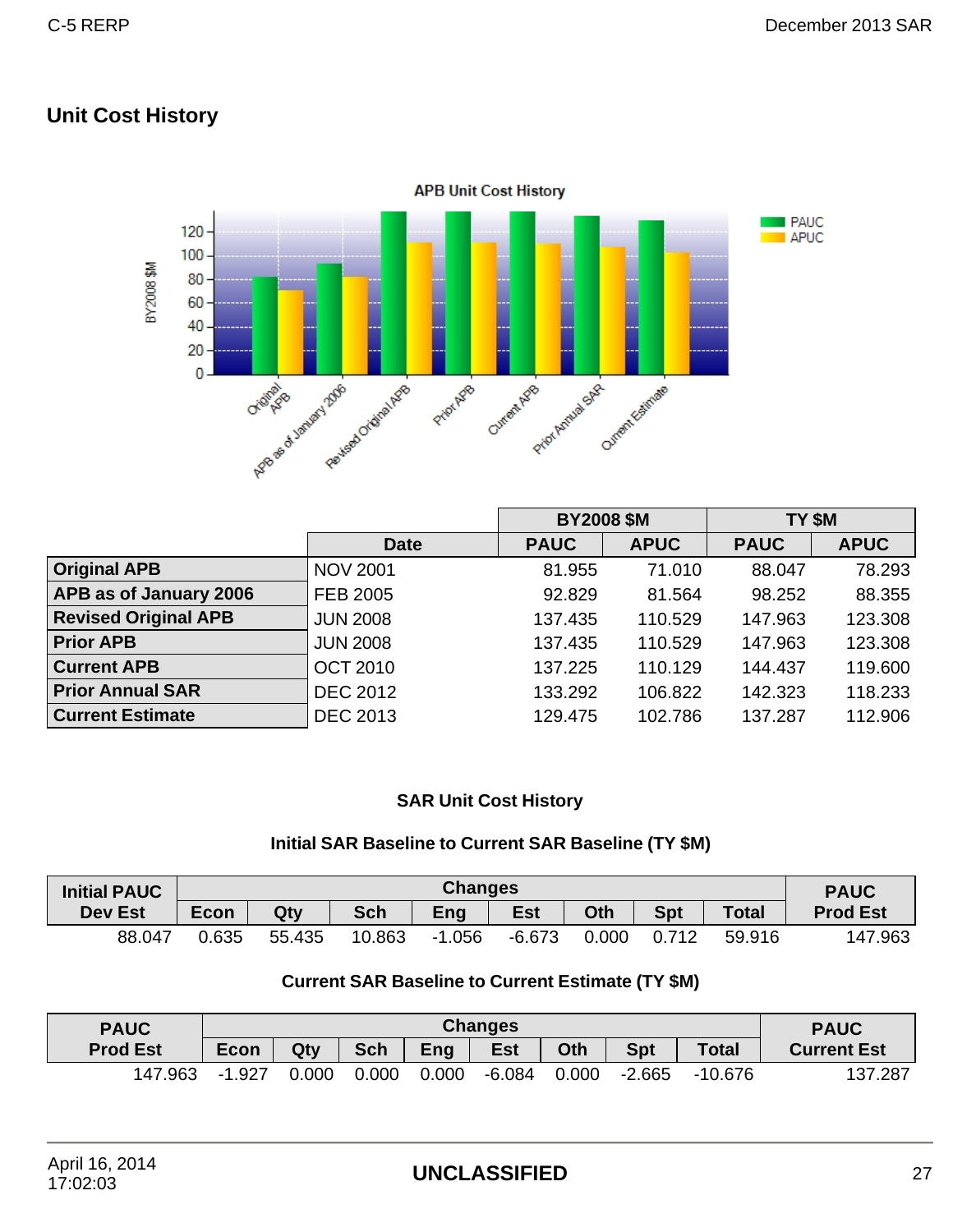| <b>Initial APUC</b> |       |        |            |       | <b>Changes</b> |       |            |              | <b>APUC</b>     |
|---------------------|-------|--------|------------|-------|----------------|-------|------------|--------------|-----------------|
| <b>Dev Est</b>      | Econ  | Qty    | <b>Sch</b> | Eng   | <b>Est</b>     | Oth   | <b>Spt</b> | <b>Total</b> | <b>Prod Est</b> |
| 78.293              | 0.640 | 32.062 | 7.029      | 0.000 | -4.756         | 0.000 | 10.040     | 45.015       | 123.308         |

## **Initial SAR Baseline to Current SAR Baseline (TY \$M)**

### **Current SAR Baseline to Current Estimate (TY \$M)**

| <b>APUC</b>     | <b>Changes</b> |                                                                             |       |       |        |       |                    |           | <b>APUC</b> |
|-----------------|----------------|-----------------------------------------------------------------------------|-------|-------|--------|-------|--------------------|-----------|-------------|
| <b>Prod Est</b> | <b>Econ</b>    | Eng<br><b>Est</b><br><b>Spt</b><br>Oth<br><b>Sch</b><br><b>Total</b><br>Qty |       |       |        |       | <b>Current Est</b> |           |             |
| 123.308         | -1.849         | 0.000                                                                       | 0.000 | 0.000 | -5.724 | 0.000 | $-2.829$           | $-10.402$ | 112.906     |

### **SAR Baseline History**

| <b>Item/Event</b>           | <b>SAR</b><br><b>Planning</b><br><b>Estimate (PE)</b> | <b>SAR</b><br><b>Development</b><br><b>Estimate (DE)</b> | <b>SAR</b><br><b>Production</b><br><b>Estimate (PdE)</b> | <b>Current</b><br><b>Estimate</b> |
|-----------------------------|-------------------------------------------------------|----------------------------------------------------------|----------------------------------------------------------|-----------------------------------|
| Milestone I                 | N/A                                                   | FEB 2000                                                 | FEB 2000                                                 | FEB 2000                          |
| Milestone B                 | N/A                                                   | <b>NOV 2001</b>                                          | <b>NOV 2001</b>                                          | <b>NOV 2001</b>                   |
| Milestone C                 | N/A                                                   | <b>DEC 2006</b>                                          | <b>MAR 2008</b>                                          | <b>MAR 2008</b>                   |
| <b>IOC</b>                  | N/A                                                   | <b>MAR 2010</b>                                          | <b>JUN 2013</b>                                          | FEB 2014                          |
| Total Cost (TY \$M)         | N/A                                                   | 11093.9                                                  | 7694.1                                                   | 7138.9                            |
| <b>Total Quantity</b>       | N/A                                                   | 126                                                      | 52                                                       | 52                                |
| Prog. Acq. Unit Cost (PAUC) | N/A                                                   | 88.047                                                   | 147.963                                                  | 137.287                           |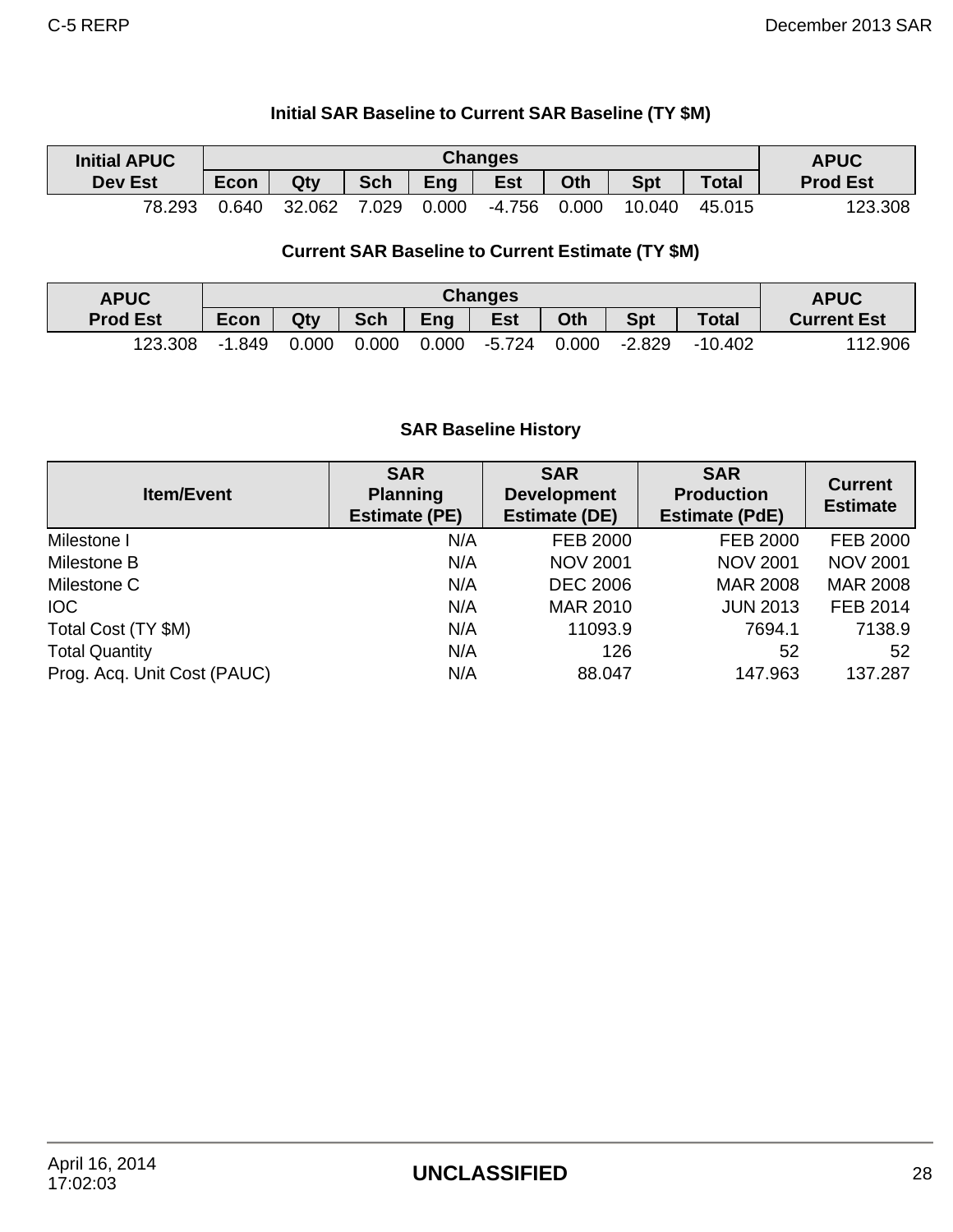# **Cost Variance**

|                                | <b>Summary Then Year \$M</b> |             |               |              |  |  |  |  |  |  |  |
|--------------------------------|------------------------------|-------------|---------------|--------------|--|--|--|--|--|--|--|
|                                | <b>RDT&amp;E</b>             | <b>Proc</b> | <b>MILCON</b> | <b>Total</b> |  |  |  |  |  |  |  |
| <b>SAR Baseline (Prod Est)</b> | 1643.5                       | 6042.1      | 8.5           | 7694.1       |  |  |  |  |  |  |  |
| <b>Previous Changes</b>        |                              |             |               |              |  |  |  |  |  |  |  |
| Economic                       | $-9.3$                       | $-51.5$     | $-0.2$        | $-61.0$      |  |  |  |  |  |  |  |
| Quantity                       |                              |             |               |              |  |  |  |  |  |  |  |
| Schedule                       |                              |             |               |              |  |  |  |  |  |  |  |
| Engineering                    |                              |             |               |              |  |  |  |  |  |  |  |
| Estimating                     | $-32.1$                      | $-113.7$    | $-3.0$        | $-148.8$     |  |  |  |  |  |  |  |
| Other                          |                              |             |               |              |  |  |  |  |  |  |  |
| Support                        |                              | $-83.5$     |               | $-83.5$      |  |  |  |  |  |  |  |
| Subtotal                       | $-41.4$                      | $-248.7$    | $-3.2$        | $-293.3$     |  |  |  |  |  |  |  |
| <b>Current Changes</b>         |                              |             |               |              |  |  |  |  |  |  |  |
| Economic                       | $-0.1$                       | $-39.1$     |               | $-39.2$      |  |  |  |  |  |  |  |
| Quantity                       |                              |             |               |              |  |  |  |  |  |  |  |
| Schedule                       |                              |             |               |              |  |  |  |  |  |  |  |
| Engineering                    |                              |             |               |              |  |  |  |  |  |  |  |
| Estimating                     | $-0.8$                       | $-166.8$    |               | $-167.6$     |  |  |  |  |  |  |  |
| Other                          |                              |             |               |              |  |  |  |  |  |  |  |
| Support                        |                              | $-55.1$     |               | $-55.1$      |  |  |  |  |  |  |  |
| Subtotal                       | $-0.9$                       | $-261.0$    | --            | $-261.9$     |  |  |  |  |  |  |  |
| <b>Total Changes</b>           | $-42.3$                      | $-509.7$    | $-3.2$        | $-555.2$     |  |  |  |  |  |  |  |
| <b>CE - Cost Variance</b>      | 1601.2                       | 5532.4      | 5.3           | 7138.9       |  |  |  |  |  |  |  |
| CE - Cost & Funding            | 1601.2                       | 5532.4      | 5.3           | 7138.9       |  |  |  |  |  |  |  |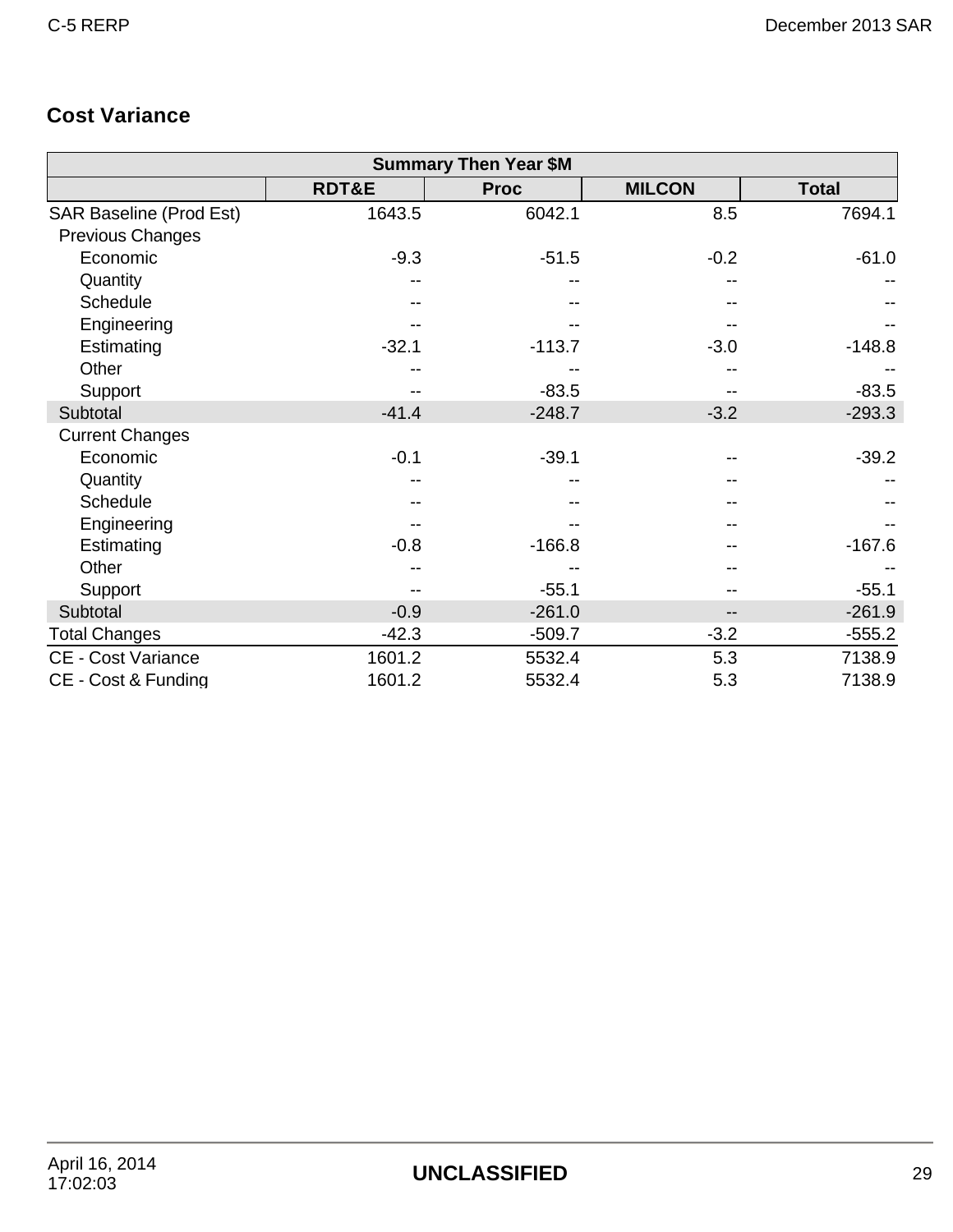| <b>Summary Base Year 2008 \$M</b> |                  |             |               |              |  |  |  |  |  |  |
|-----------------------------------|------------------|-------------|---------------|--------------|--|--|--|--|--|--|
|                                   | <b>RDT&amp;E</b> | <b>Proc</b> | <b>MILCON</b> | <b>Total</b> |  |  |  |  |  |  |
| <b>SAR Baseline (Prod Est)</b>    | 1722.9           | 5415.9      | 7.8           | 7146.6       |  |  |  |  |  |  |
| <b>Previous Changes</b>           |                  |             |               |              |  |  |  |  |  |  |
| Economic                          | --               |             |               |              |  |  |  |  |  |  |
| Quantity                          |                  |             |               |              |  |  |  |  |  |  |
| <b>Schedule</b>                   |                  |             |               |              |  |  |  |  |  |  |
| Engineering                       |                  |             |               |              |  |  |  |  |  |  |
| Estimating                        | $-31.0$          | $-100.8$    | $-2.8$        | $-134.6$     |  |  |  |  |  |  |
| Other                             |                  |             |               |              |  |  |  |  |  |  |
| Support                           |                  | $-80.8$     |               | $-80.8$      |  |  |  |  |  |  |
| Subtotal                          | $-31.0$          | $-181.6$    | $-2.8$        | $-215.4$     |  |  |  |  |  |  |
| <b>Current Changes</b>            |                  |             |               |              |  |  |  |  |  |  |
| Economic                          |                  |             |               |              |  |  |  |  |  |  |
| Quantity                          |                  |             |               |              |  |  |  |  |  |  |
| Schedule                          |                  |             |               |              |  |  |  |  |  |  |
| Engineering                       |                  |             |               |              |  |  |  |  |  |  |
| Estimating                        | $-0.7$           | $-149.1$    |               | $-149.8$     |  |  |  |  |  |  |
| Other                             |                  |             |               |              |  |  |  |  |  |  |
| Support                           |                  | $-48.7$     |               | $-48.7$      |  |  |  |  |  |  |
| Subtotal                          | $-0.7$           | $-197.8$    | --            | $-198.5$     |  |  |  |  |  |  |
| <b>Total Changes</b>              | $-31.7$          | $-379.4$    | $-2.8$        | $-413.9$     |  |  |  |  |  |  |
| <b>CE - Cost Variance</b>         | 1691.2           | 5036.5      | 5.0           | 6732.7       |  |  |  |  |  |  |
| CE - Cost & Funding               | 1691.2           | 5036.5      | 5.0           | 6732.7       |  |  |  |  |  |  |

Previous Estimate: December 2012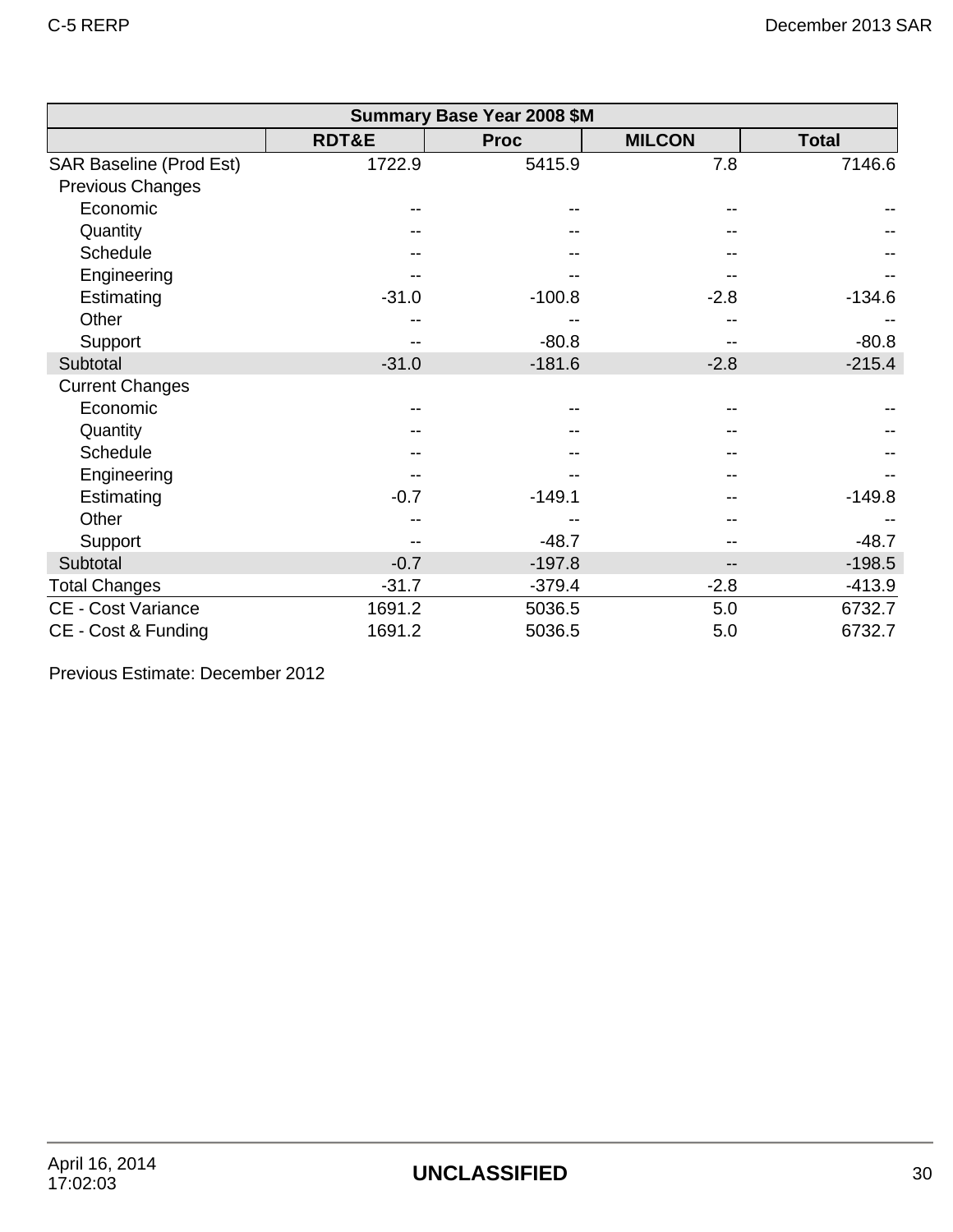┑

| <b>RDT&amp;E</b>                                                                                                                                  | <b>\$M</b>          |                     |
|---------------------------------------------------------------------------------------------------------------------------------------------------|---------------------|---------------------|
| <b>Current Change Explanations</b>                                                                                                                | <b>Base</b><br>Year | <b>Then</b><br>Year |
| Revised escalation indices. (Economic)                                                                                                            | N/A                 | $-0.1$              |
| Adjustment for current and prior escalation. (Estimating)                                                                                         | $+0.1$              | $+0.1$              |
| Revised estimate due to Sequestration reductions in FY2012. (Estimating)                                                                          | $-0.8$              | $-0.9$              |
| <b>RDT&amp;E Subtotal</b>                                                                                                                         | $-0.7$              | $-0.9$              |
| <b>Procurement</b>                                                                                                                                | <b>\$M</b>          |                     |
| <b>Current Change Explanations</b>                                                                                                                | <b>Base</b><br>Year | <b>Then</b><br>Year |
| Revised escalation indices. (Economic)                                                                                                            | N/A                 | $-39.1$             |
| Adjustment for current and prior escalation. (Estimating)                                                                                         | $+26.7$             | $+29.6$             |
| Revised estimate due to Sequestration reductions in FY 2012 and FY 2013, impacts<br>mitigated by using prior year available funding. (Estimating) | $-9.2$              | $-10.4$             |
| Revised estimate due to Congressional reductions in FY 2013 and FY 2014, impacts<br>mitigated by using prior year available funding. (Estimating) | $-156.1$            | $-173.7$            |
| Reduction to reflect FY 2015 funding for Air Force- wide inflationary adjustments.<br>(Estimating)                                                | $-2.7$              | $-3.2$              |
| Revised estimate for production line shut down costs. (Estimating)                                                                                | $-7.8$              | $-9.1$              |
| Adjustment for current and prior escalation. (Support)                                                                                            | $+5.5$              | $+6.4$              |
| Decrease in Other Support due to Sequestration in FY 2012 and FY 2013, impacts<br>mitigated by using prior year available funding. (Support)      | $-54.1$             | $-61.2$             |
| Decrease in Initial Spares. (Support)                                                                                                             | $-0.1$              | $-0.3$              |
| <b>Procurement Subtotal</b>                                                                                                                       | $-197.8$            | $-261.0$            |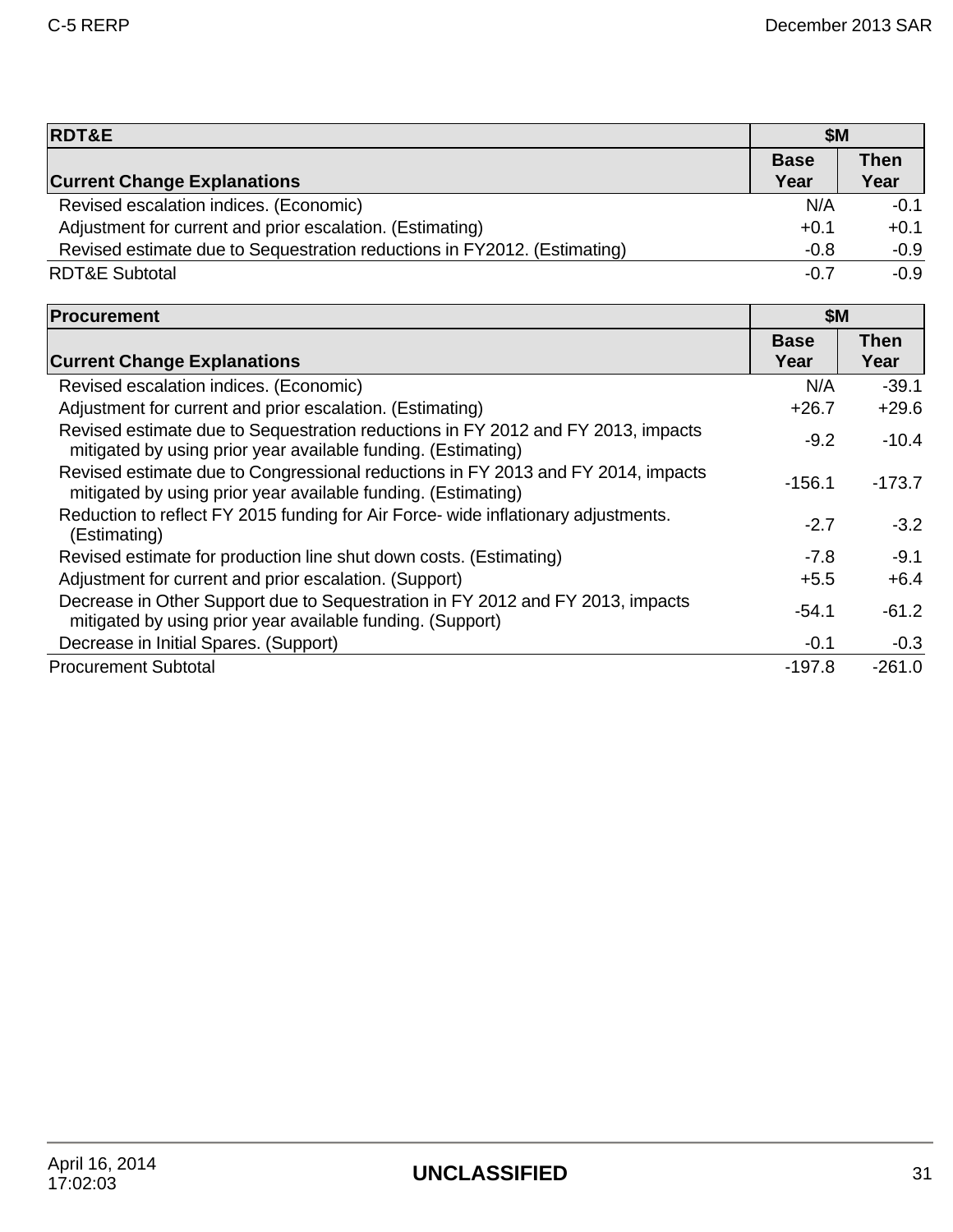## **Contracts**

### **General Contract Memo**

Requirements for Earned Value reporting on the C-5 RERP production contracts were removed in accordance with the Full Rate Production Acquisition Decision Memorandum dated October 7, 2010.

| <b>Appropriation: Procurement</b> |                            |  |  |  |  |  |  |
|-----------------------------------|----------------------------|--|--|--|--|--|--|
| <b>Contract Name</b>              | <b>C-5 RERP LRIP Lot 3</b> |  |  |  |  |  |  |
| Contractor                        | <b>Lockheed Martin</b>     |  |  |  |  |  |  |
| <b>Contractor Location</b>        | 86 South Cobb Drive        |  |  |  |  |  |  |
|                                   | Marietta, GA 39963-0290    |  |  |  |  |  |  |
| Contract Number, Type             | FA8625-07-C-6471/3, FPEPA  |  |  |  |  |  |  |
| <b>Award Date</b>                 | February 06, 2009          |  |  |  |  |  |  |
| <b>Definitization Date</b>        | February 06, 2009          |  |  |  |  |  |  |

|               | <b>Initial Contract Price (\$M)</b><br><b>Current Contract Price (\$M)</b> |     |               |                |     | <b>Estimated Price at Completion (\$M)</b> |                        |  |
|---------------|----------------------------------------------------------------------------|-----|---------------|----------------|-----|--------------------------------------------|------------------------|--|
| <b>Target</b> | <b>Ceiling</b>                                                             | Qty | <b>Target</b> | <b>Ceiling</b> | Qty | <b>Contractor</b>                          | <b>Program Manager</b> |  |
| 79.1          | N/A                                                                        |     | 468.3         | N/A            |     | 468.3                                      | 468.3                  |  |

### **Target Price Change Explanation**

The difference between the Initial Contract Price Target and the Current Contract Price Target is due to contract modification adding the following to Lot 3: Long lead, material/fabrication, installation, initial spares, rapid repair and response, readiness spares package, and support equipment.

### **Cost and Schedule Variance Explanations**

Cost and Schedule Variance reporting is not required on this FPEPA contract.

### **Contract Comments**

This contract is more than 90% complete; therefore, this is the final report for this contract.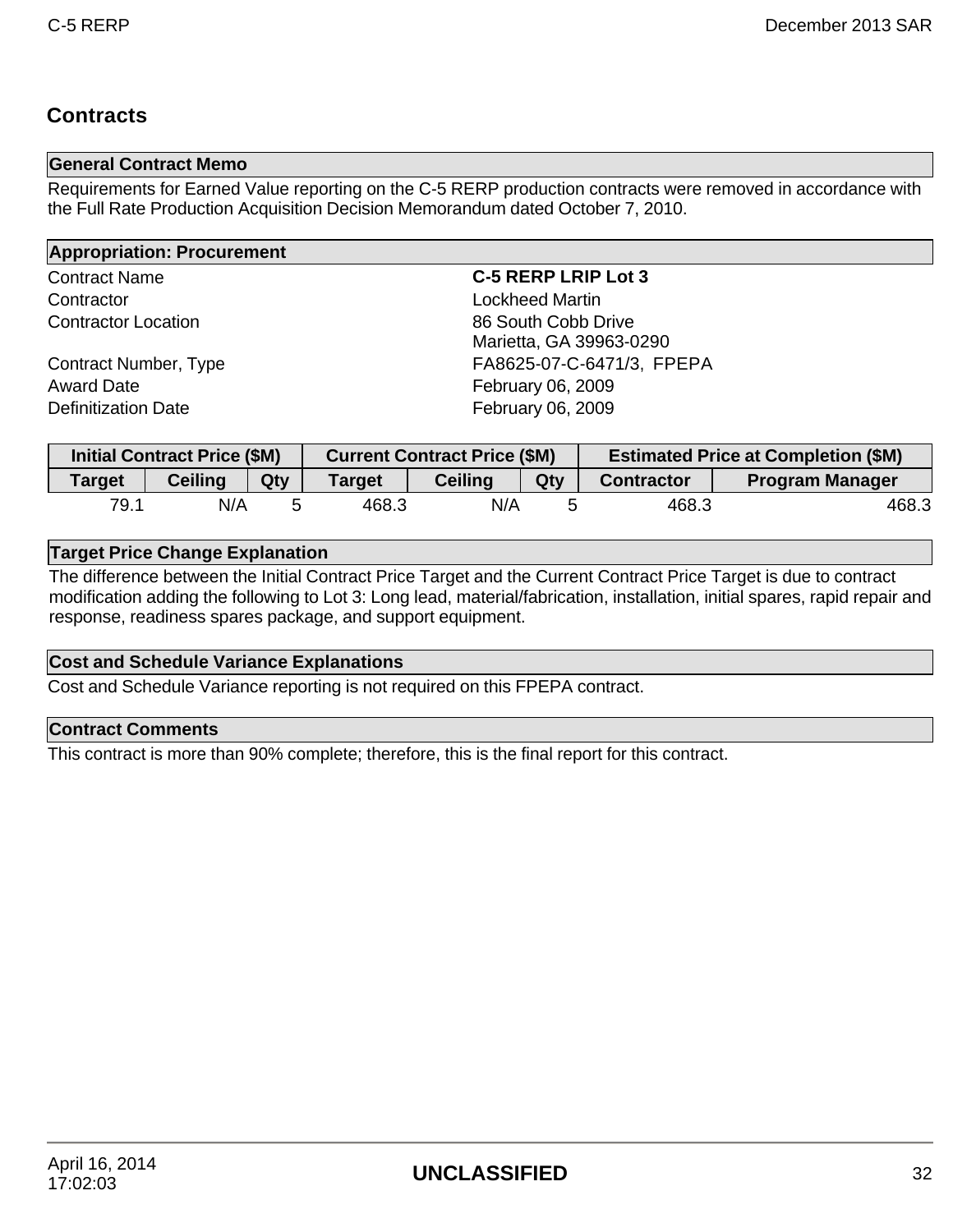Contractor Lockheed Martin

Award Date **December 21, 2009** Definitization Date **December 21, 2009** 

#### Contract Name **C-5 RERP LRIP Lot 4**

**Contractor Location** 66 South Cobb Drive Marietta, GA 39963-0290 Contract Number, Type FA8625-07-C-6471/4, FPEPA

| <b>Initial Contract Price (\$M)</b><br><b>Current Contract Price (\$M)</b> |                |     |               | <b>Estimated Price at Completion (\$M)</b> |     |                   |                        |
|----------------------------------------------------------------------------|----------------|-----|---------------|--------------------------------------------|-----|-------------------|------------------------|
| <b>Target</b>                                                              | <b>Ceiling</b> | Qty | <b>Target</b> | <b>Ceiling</b>                             | Qty | <b>Contractor</b> | <b>Program Manager</b> |
| 77.0                                                                       | N/A            |     | 704.7         | N/A                                        |     | 704.7             | 704.7                  |

### **Target Price Change Explanation**

The difference between the Initial Contract Price Target and the Current Contract Price Target is due to contract modification adding the following to Lot 4: Long lead, material/fabrication, installation, initial spares, rapid repair and response, readiness spares package, and support equipment.

#### **Cost and Schedule Variance Explanations**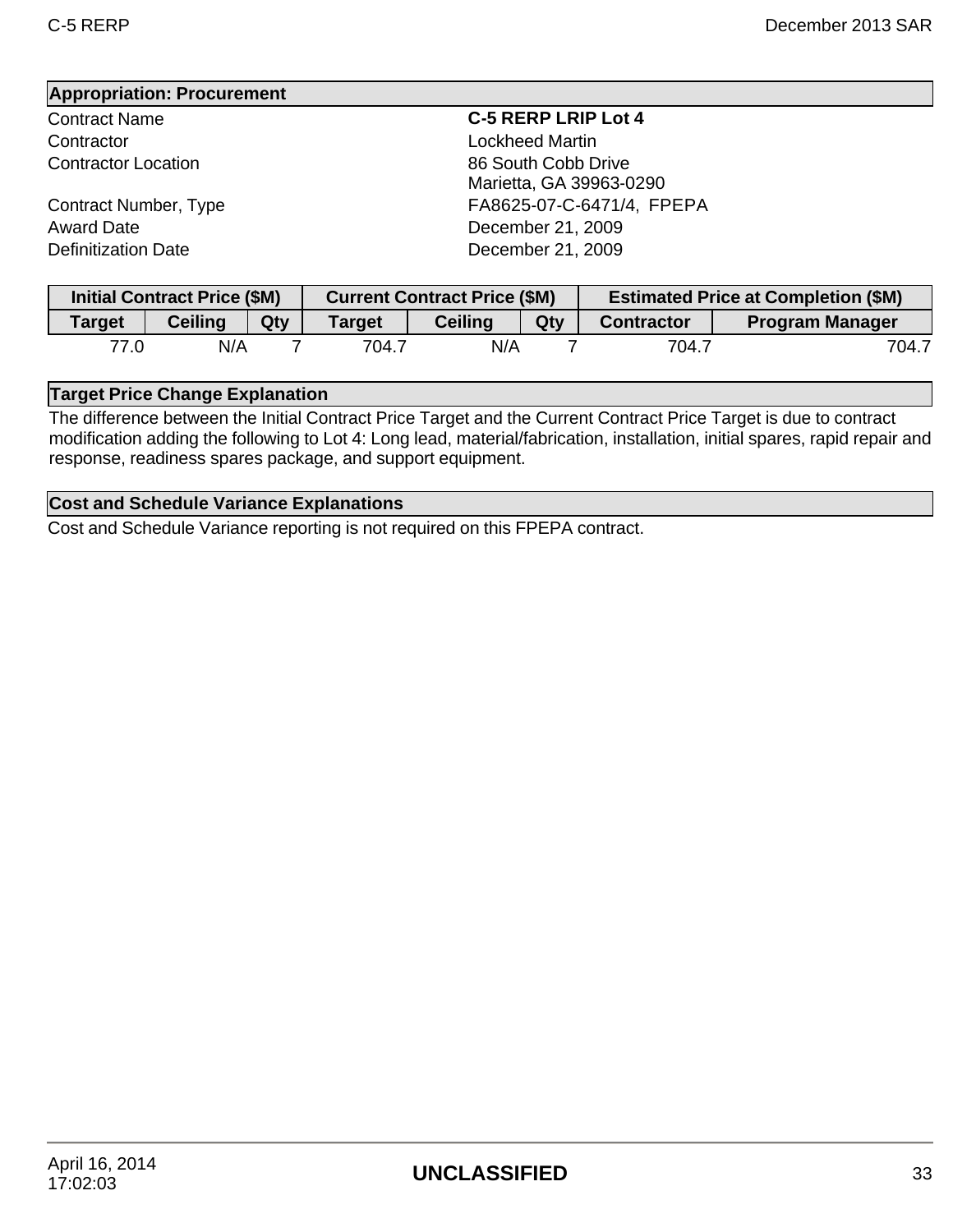Contractor Lockheed Martin

Award Date **Canadian Controller Controller Controller** October 20, 2010 Definitization Date **Definitization** Date **October 20, 2010** 

#### Contract Name **C-5 RERP FRP Lot 5**

**Contractor Location Contractor Location 86 South Cobb Drive** Marietta, GA 39963-0290 Contract Number, Type FA8625-07-C-6471/5, FPEPA

|               |                | <b>Initial Contract Price (\$M)</b><br><b>Current Contract Price (\$M)</b> |        |                |     | <b>Estimated Price at Completion (\$M)</b> |                        |  |
|---------------|----------------|----------------------------------------------------------------------------|--------|----------------|-----|--------------------------------------------|------------------------|--|
| <b>Target</b> | <b>Ceiling</b> | Qty                                                                        | Target | <b>Ceiling</b> | Qty | <b>Contractor</b>                          | <b>Program Manager</b> |  |
| 162.9         | N/A            |                                                                            | 1029.4 | N/A            |     | 1029.4                                     | 1029.4                 |  |

### **Target Price Change Explanation**

The difference between the Initial Contract Price Target and the Current Contract Price Target is due to contract modification adding the following to Lot 5: Long lead, material/fabrication, installation, initial spares, readiness spares package, rapid repair and response, and support equipment.

#### **Cost and Schedule Variance Explanations**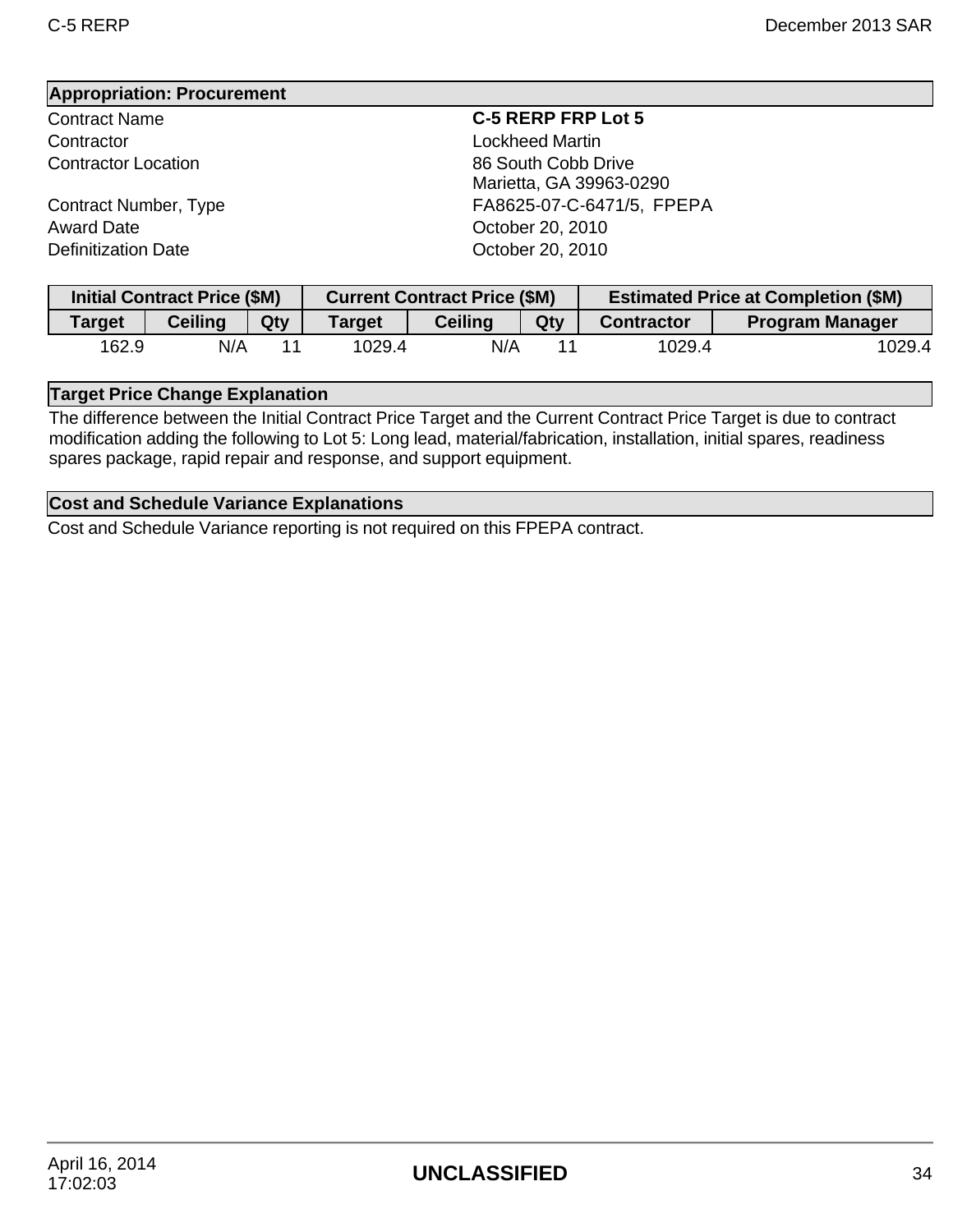Contractor **Contractor** Contractor **Lockheed Martin** 

Award Date **Canadian Controller Controller Controller** October 21, 2011 Definitization Date **Definitization** Date **October 21, 2011** 

Contract Name **C-5 RERP FRP Lot 6**

**Contractor Location Contractor Location 86 South Cobb Drive** Marietta, GA 39963-0290 Contract Number, Type FA8625-07-C-6471/6, FPEPA

|               | <b>Initial Contract Price (\$M)</b> |     | <b>Current Contract Price (\$M)</b> |                |     | <b>Estimated Price at Completion (\$M)</b> |                        |  |
|---------------|-------------------------------------|-----|-------------------------------------|----------------|-----|--------------------------------------------|------------------------|--|
| <b>Target</b> | <b>Ceiling</b>                      | Qty | <b>Target</b>                       | <b>Ceiling</b> | Qty | <b>Contractor</b>                          | <b>Program Manager</b> |  |
| 160.0         | N/A                                 |     | 738.3                               | N/A            |     | 738.3                                      | 738.3                  |  |

### **Target Price Change Explanation**

The difference between the Initial Contract Price Target and the Current Contract Price Target is due to contract modification adding the following to Lot 6: Long lead, material/fabrication, initial spares, readiness spares package, and support equipment.

#### **Cost and Schedule Variance Explanations**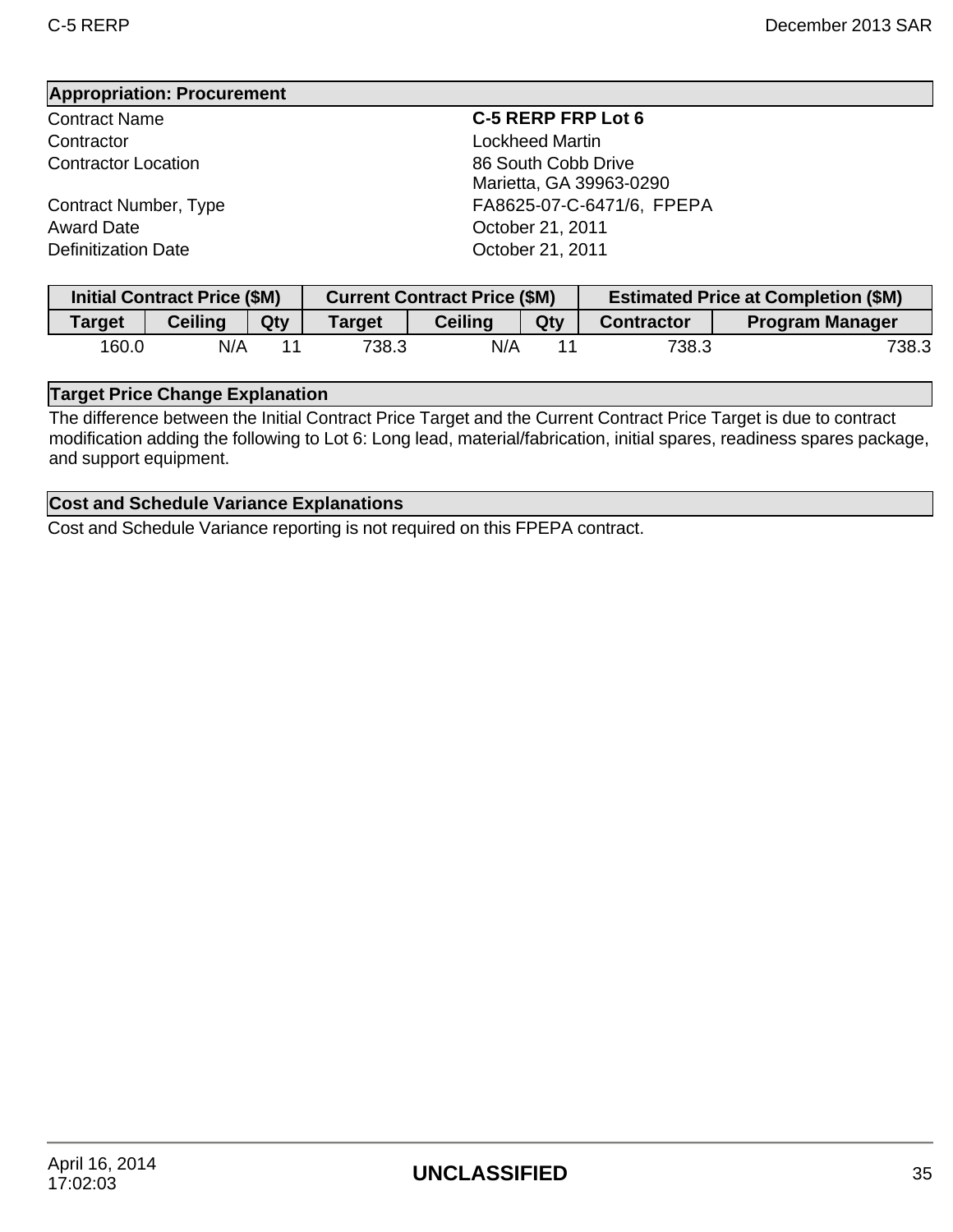Contractor Lockheed Martin **Contractor Location** 86 Cobb Drive

Award Date **Case Community** Corresponding to the Corresponding October 19, 2012 Definitization Date **Definitization** Date **October 19, 2012** 

#### Contract Name **C-5 RERP FRP Lot 7**

Marietta, GA 39963-0290 Contract Number, Type FA8625-07-C-6471/7, FPEPA

| <b>Initial Contract Price (\$M)</b> |                |     | <b>Current Contract Price (\$M)</b> |                |     | <b>Estimated Price at Completion (\$M)</b> |                        |
|-------------------------------------|----------------|-----|-------------------------------------|----------------|-----|--------------------------------------------|------------------------|
| <b>Target</b>                       | <b>Ceiling</b> | Qty | Target                              | <b>Ceiling</b> | Qty | <b>Contractor</b>                          | <b>Program Manager</b> |
| 155.5                               | N/A            |     | 159.8                               | N/A            | 11  | 159.8                                      | 159.8                  |

### **Target Price Change Explanation**

The difference between the Initial Contract Price Target and the Current Contract Price Target is due to contract modification adding the following to Lot 7: Long lead, and termination liability relating to long lead.

### **Cost and Schedule Variance Explanations**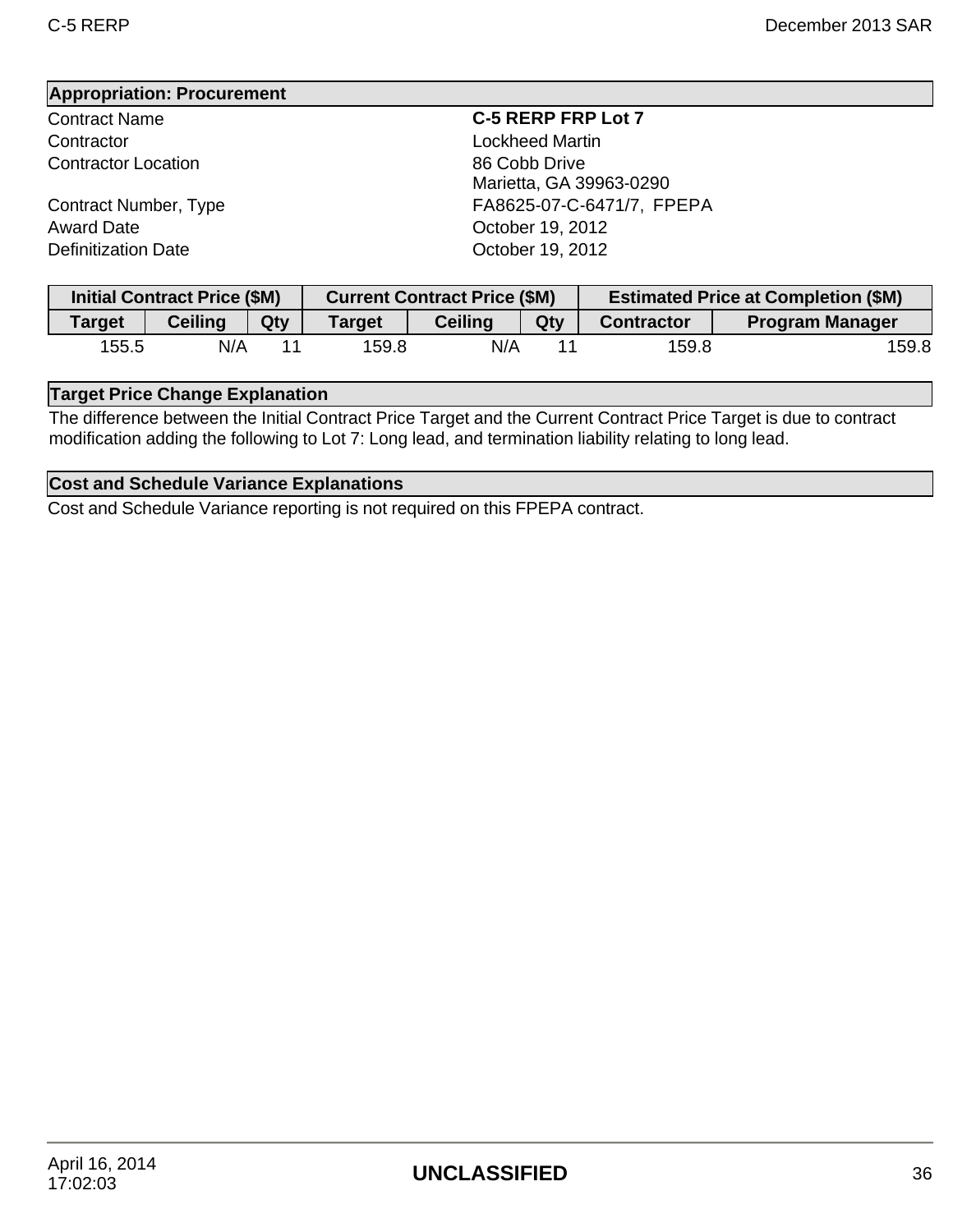# **Deliveries and Expenditures**

| <b>Delivered to Date</b>                | <b>Plan to Date</b> | <b>Actual to Date</b> | <b>Total Quantity</b> | <b>Percent</b><br><b>Delivered</b> |
|-----------------------------------------|---------------------|-----------------------|-----------------------|------------------------------------|
| Development                             |                     |                       |                       | 100.00%                            |
| Production                              |                     | 13                    | 49                    | 26.53%                             |
| <b>Total Program Quantity Delivered</b> | 20                  | 16                    | 52                    | 30.77%                             |

| <b>Expended and Appropriated (TY \$M)</b> |        |                                   |        |  |  |
|-------------------------------------------|--------|-----------------------------------|--------|--|--|
| <b>Total Acquisition Cost</b>             | 7138.9 | <b>Years Appropriated</b>         | 15     |  |  |
| <b>Expended to Date</b>                   | 3565.7 | <b>Percent Years Appropriated</b> | 93.75% |  |  |
| <b>Percent Expended</b>                   | 49.95% | Appropriated to Date              | 6807.4 |  |  |
| <b>Total Funding Years</b>                | 16     | <b>Percent Appropriated</b>       | 95.36% |  |  |

The above data is current as of 2/25/2014.